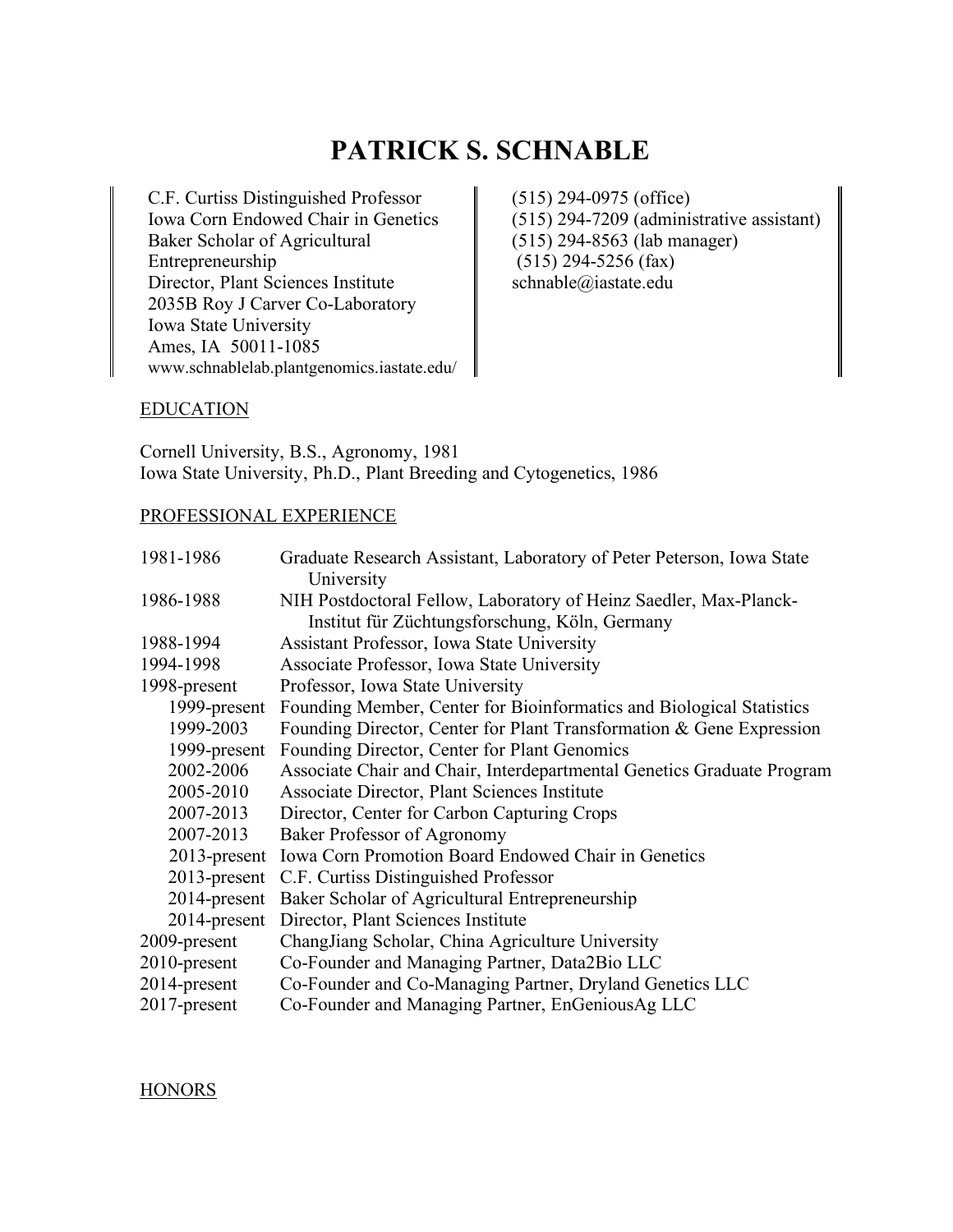- ISU Department of Agronomy Plant Breeding Research Award, 1985
- Max-Planck-Institute Postdoctoral Fellowship, 1986
- Iowa State Research Excellence Award, 1986
- Gamma Sigma Delta Honor Society, 1986
- National Institutes of Health Postdoctoral Fellowship, 1987-1988
- Raymond and Mary Baker Agronomic Excellence Award, 2000
- College of Agriculture Research Team Award, 2005
- Best Paper Award, IEEE International Parallel and Distributed Processing Symposium, 2006
- Finalist, Computerworld Honors Program, 2007
- ChangJiang Scholar, China Agriculture University, 2009
- Outstanding Achievement in Research Award, College of Agriculture and Life Sciences, Iowa State University, 2010
- Fellow, American Association for the Advancement of Science (AAAS), 2010
- Honorary Professor, Shandong Agriculture University, 2014

### REVIEW PANELS, ADVISORY BOARDS and EDITORIAL POSTS

| 1990                        | DOE, Energy Biosciences Panel                                            |
|-----------------------------|--------------------------------------------------------------------------|
| 2001                        | NSF Technical Review Team of Missouri MaizeDB                            |
| 2001-2003                   | Scientific Advisory Board, NSF-funded Potato Genome Project              |
| 2003                        | Committee of Visitors, Training Cluster, NSF-DBI                         |
| 2003-2004                   | Grant Review Panel, NSF Small Business Innovation Research,              |
|                             | <b>Agricultural Biotechnology</b>                                        |
| 2003-2007                   | Scientific Advisory Board, NSF-funded Cell Wall Project                  |
| 2003-2007                   | Scientific Advisory Board, NSF-funded Wheat SNP Project                  |
| 2003-2008                   | Scientific Advisory Board, NSF-funded Maize Genomic Diversity Project    |
| 2005-2009                   | Elected Member-at-Large of the AAAS Section Committee, Agriculture,      |
|                             | Food and Renewable Resources Section                                     |
| 2006                        | Grant Review Panel, NSF SEI-BIO                                          |
| 2006-2011                   | MaizeGDB Working Group                                                   |
| 2007                        | Invited to testify to National Research Council Committee: "The National |
|                             | Plant Genome Initiative: Achievements and Future Directions"             |
| 2007                        | Invited to testify to National Research Council Committee: "A Study of   |
|                             | Technologies to Benefit Farmers in Africa and South Asia"                |
| 2008-2011                   | Associate Editor, The Plant Genome                                       |
| 2008-Present                | Editorial Board, PLoS Genetics                                           |
| 2008-2015, Associate Editor |                                                                          |
|                             | 2015-Present, Consulting Editor                                          |
| 2009                        | Grant Review Panel, Agriculture and Agri-Food Canada                     |
| 2009                        | <b>Grant Review Panel, NSF Bioinformatics</b>                            |
| 2009-2010                   | NextGen Sequencing Working Group, NSF iPlant Consortium                  |
| 2009-2010                   | Steering Committee, "Functionality and the Corn Genome" workshop         |
|                             | (NCGA)                                                                   |
| 2009-present                | Organizer, Maize Genetics Workshop, Plant and Animal Genome Meeting      |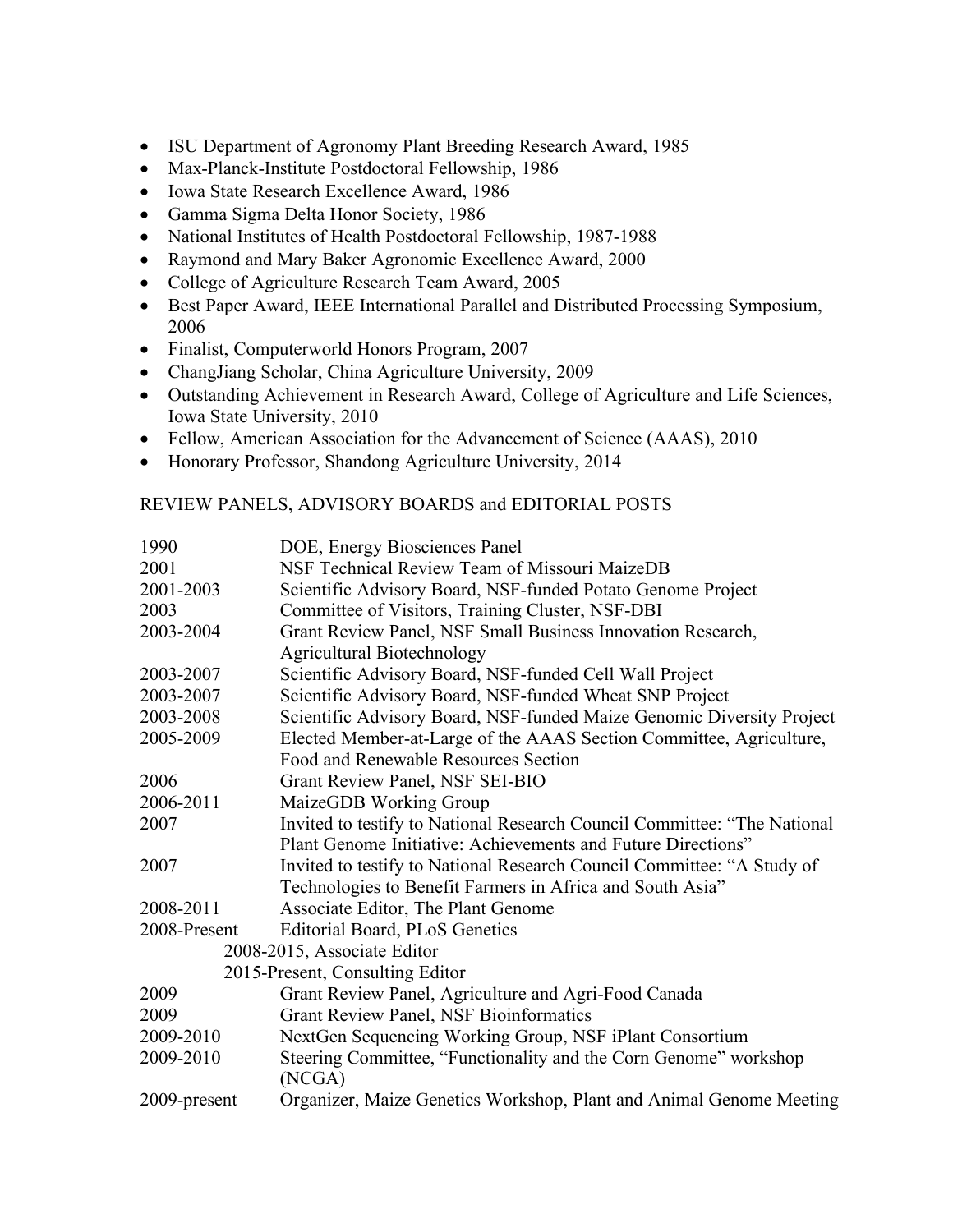| 2009-2013    | External Advisory Board, French wheat chromosome 3B genome                                                    |
|--------------|---------------------------------------------------------------------------------------------------------------|
|              | sequencing project                                                                                            |
| 2010-2012    | International Scientific Advisory Board, 10th International Congress on                                       |
| 2011         | Plant Molecular Biology 2012, Jeju, Korea<br>Co-organizer, Banbury Conference (CSHL): "Genotype to Phenotype: |
|              | Deriving Biological Knowledge from Large Genomic Datasets", 16-19                                             |
|              | October 2011, Cold Spring Harbor, NY                                                                          |
| 2011         | Organizer "Genomics to Agronomics" Session, American Seed Trade                                               |
|              | Association, Chicago IL 8 December 2011                                                                       |
| 2011-2012    | Organizing Committee, International Conference of Heterosis Utilization                                       |
|              | in Crops, 21-24 August 2012, Xian, China                                                                      |
| 2011-2016    | Scientific Advisory Board, NSF-funded Amborella Genome Project                                                |
| 2013-2018    | International Advisory Board, Centre for Biotechnological and                                                 |
|              | Agricultural Research, Olomouc, Czech Republic                                                                |
| 2013-2016    | Scientific Advisory Council, GeneSeek                                                                         |
| 2013-2014    | National Plant Science Council                                                                                |
| 2013-2017    | Scientific Advisory Board, NSF-funded Aegilops tauschii Genome                                                |
|              | Sequencing Project                                                                                            |
| 2013-present | Co-lead, Maize Genomes to Fields Initiative                                                                   |
| 2014-2014    | Member, CAST Board of Representatives (ASPB representative)                                                   |
| 2015         | Scientific Committee, EUCARPIA Maize and Sorghum conference,                                                  |
|              | "Genomics and Phenomics for Model-Based Maize and Sorghum                                                     |
|              | Breeding"                                                                                                     |
| 2017         | Organizing Committee, Nebraska EPSCoR "Predictive Crop Design:                                                |
|              | Genome-to-Phenome"                                                                                            |

## PROFESSIONAL AFFILIATIONS

- American Association for the Advancement of Science o "Golden Goose Award" Nominating Committee (ASPB Representative)
- American Society of Plant Biologists
	- o Executive Committee, 2012-2016
	- o Science Policy Committee, 2008-2016
		- Chair, 2012-2016
	- o Pioneer Hi-Bred International Graduate Student Prize Committee, 2009-2013
- Genetics Society of America
	- o Public Policy Committee, 2013-2016
- Maize Genetics Cooperative
	- o Steering Committee, 1993-1996; 2002-2004
	- o Maize Genetics Executive Committee
		- Member, 2000-2004, 2006-2012, 2014-2018
		- Chair, 2003-2004, 2007-2009

PUBLICATIONS (refereed; *invited author*):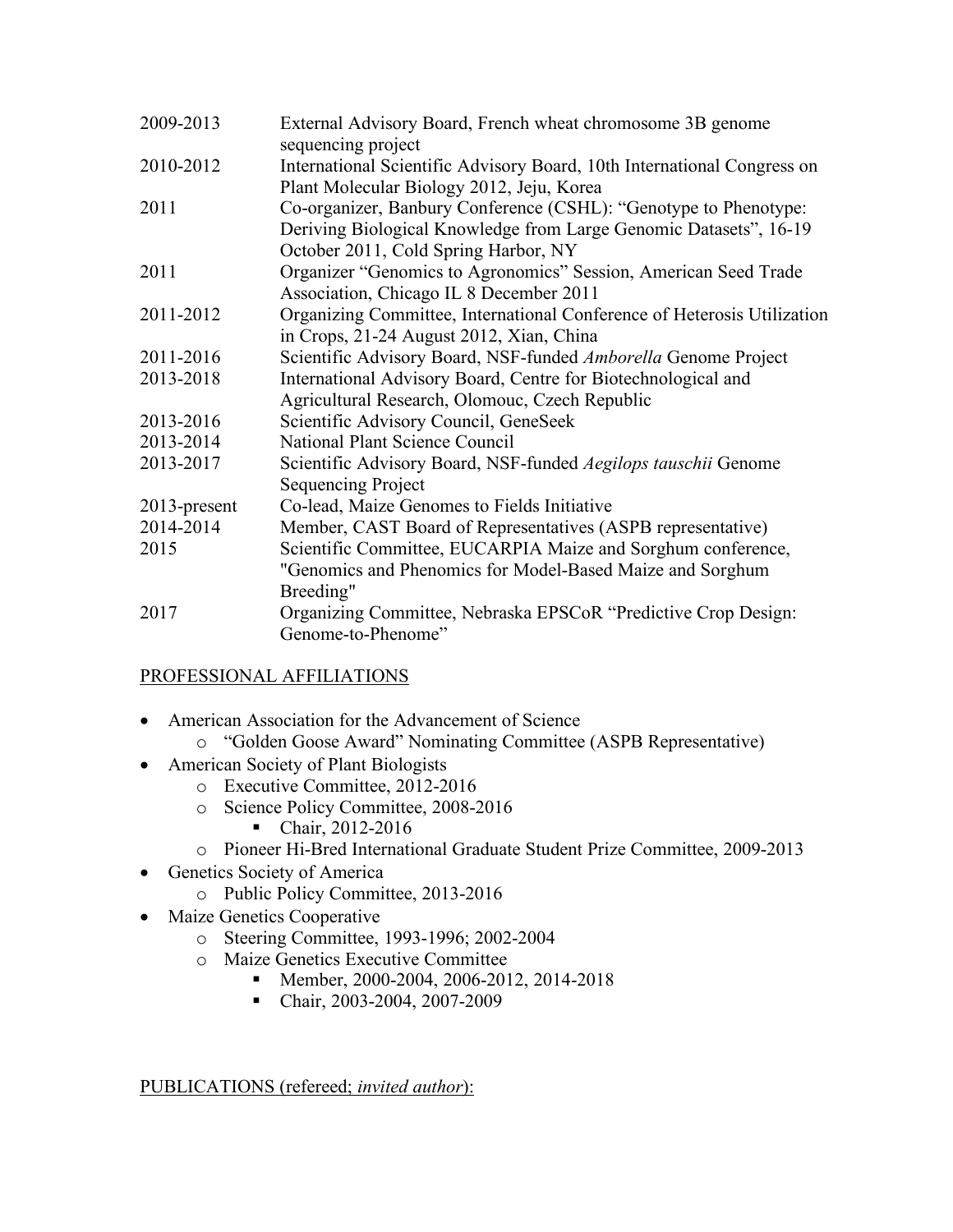Schnable has an h-index of 65 (as calculated by Google Scholar,

http://scholar.google.com/citations?user=UW4mNTW0nOkC&hl=en, on 4/15/18) with a total of near 17,000 citations. Reflecting his interest in computational approaches to biology he has an Erdös number of 4. *orcid.org/0000-0001-9169-5204*

- **Schnable PS**, PA Peterson (1986) Distribution of genetically active *Cy* elements among diverse maize lines. **Maydica (McClintock issue)** 31:59-81.
- **Schnable PS**, PA Peterson (1988) The *Mutator*-related *Cy* transposable element of *Zea mays* L. behaves as a near-Mendelian factor. **Genetics** 120(2):587-596.
- **Schnable PS**, PA Peterson (1989) Genetic evidence of a relationship between two maize transposable element systems: *Cy* and *Mutator*. **Mol Gen Genet** 215(2):317-321.
- **Schnable PS**, PA Peterson, H Saedler (1989) The *bz-rcy* allele of the *Cy* transposable element system of *Zea mays* contains a *Mu*-like element insertion. **Mol Gen Genet** 217:459-463.
- Menssen A, S Höhmann, W Martin, **PS Schnable**, PA Peterson, H Saedler, A Gierl (1990) The En/Spm transposable element of *Zea mays* contains splice sites at the termini generating a novel intron from a dSpm element in the A2 gene. **EMBO J** 9(10):3051- 3057.
- Stinard PS, DS Robertson, **PS Schnable** (1993) Genetic isolation, cloning, and analysis of a *Mutator*-induced, dominant antimorph of the maize *amylose extender1* locus. **Plant Cell** 5(11):1555-1566.
- **Schnable PS**, RP Wise (1994) Recovery of heritable, transposon-induced, mutant alleles of the *rf2* nuclear restorer of T-cytoplasm maize. **Genetics** 136(3):1171-1185.
- Wen T-J, **PS Schnable** (1994) Analyses of mutants of three genes that Influence root hair development in *Zea mays* (*Gramineae*) suggest that root hairs are dispensable. **Am J Bot** 81:833-842.
- Civardi L, Y Xia, KJ Edwards, **PS Schnable**, BJ Nikolau (1994) The relationship between genetic and physical distances of the cloned *a1-sh2* interval of the *Zea mays* L. genome. **Proc Natl Acad Sci** 91(17):8268-8272.
- Wise RP, **PS Schnable** (1994) Mapping complementary genes in maize: Positioning the *rf1* and *rf2* nuclear-fertility restorer loci of Texas (T) cytoplasm relative to RFLP and visible markers. **Theoretical & Applied Genetics,** 88: 785-795.
- **Schnable PS**, PS Stinard, T-J Wen, S Heinen, D Weber, L Zhang, JD Hansen, BJ Nikolau (1994) The genetics of cuticular wax biosynthesis. **Maydica (Robertson issue)**, 39:279-287.
- Bensen RJ, GS Johal, VC Crane, JT Tossberg, **PS Schnable**, RB Meeley, SP Briggs (1995) Cloning and Characterization of the Maize *An1* Gene. **Plant Cell,** 7(1):75-84.
- Han C-D, RJ Derby, **PS Schnable**, RA Martienssen (1995) Characterization of the plastids affected by class II albino mutations of maize at the morphological and transcript levels. **Maydica (Coe issue)** 40:13-22.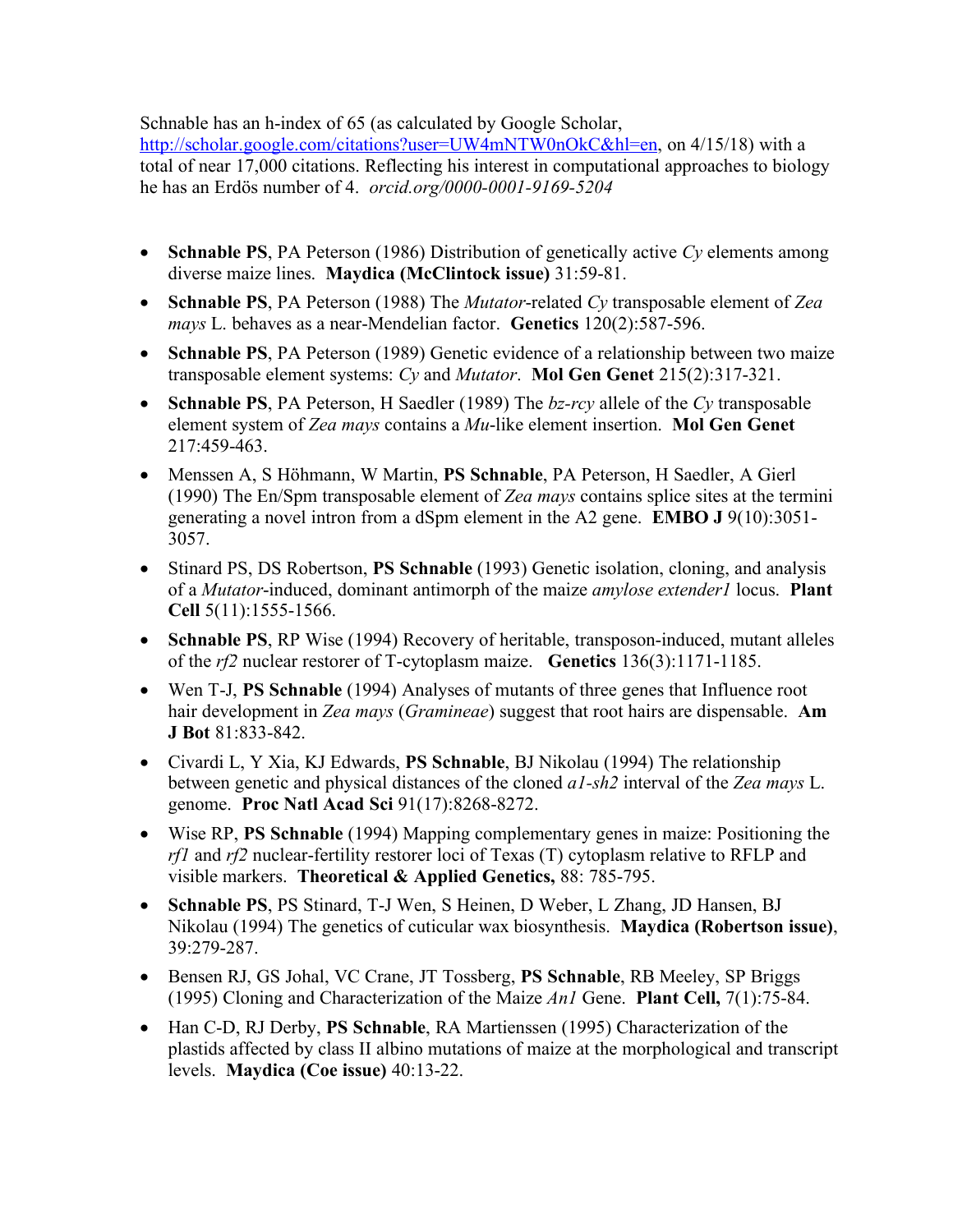- Kasemsuwan T, JL Jane, **PS Schnable**, P Stinard, D Robertson (1995) Characterization of the dominant mutant amylose-extender (*Ae1-5180*) maize starch. **Cereal Chem ,** 72:457-464.
- Xu XJ, A-P Hsia, L Zhang, BJ Nikolau, **PS Schnable** (1995) Meiotic recombination break points resolve at high rates at the 5' end of a maize coding sequence. **Plant Cell**, 7(12):2151-2161.
- Hsia A-P, **PS Schnable** (1996) DNA sequence analyses support the role of interrupted gap repair in the origin of internal deletions of the maize transposon, *MuDR*.**Genetics**, 142(2):603-618.
- Cui X, RP Wise, **PS Schnable** (1996) The *rf2* nuclear restorer gene of male-sterile Tcytoplasm maize. **Science,** 272(5266):1334-1336. (*A commentary on this manuscript solicited by journal editors and written by Charles S. Levings III was provided in 272: 1279-1280*)
- Wise RP, CL Dill, **PS Schnable** (1996) *Mutator*-induced mutations of the *rf1* nuclear fertility restorer of T-cytoplasm maize alter the accumulation of T-*urf13* mitochondrial transcripts. **Genetics**, 143(3):1383-1394.
- Xia YJ, BJ Nikolau, **PS Schnable** (1996) Cloning and characterization of *CER2*, an *Arabidopsis* gene that affects cuticular wax accumulation. **Plant Cell**, 8(8): 1291-1304.
- Hansen JD, J Pyee, Y Xia, T-J Wen, DS Robertson, PE Kolattukudy, BJ Nikolau, **PS Schnable** (1997) The *glossy1* locus of maize and an epidermis-specific cDNA from *Kleinia odora* define a class of receptor-like proteins required for the normal accumulation of cuticular waxes. **Plant Physiology**, 113(4):1091-1100.
- Xu X, C Dietrich, M Delledonne, Y Xia, TJ Wen, DS Robertson, BJ Nikolau, **PS Schnable** (1997) Sequence analysis of the cloned *glossy8* gene of maize suggests that it may code for a beta-ketoacyl reductase required for the biosynthesis of cuticular waxes. **Plant Physiology**, 115(2):501-510.
- Dill CL, RP Wise, **PS Schnable** (1997) *Rf8* and *rf*\* mediate unique T-*urf13*-transcript accumulation, revealing a conserved motif associated with RNA processing and restoration of pollen fertility in T-cytoplasm maize. **Genetics**, 147(3):1367-1379.
- Xia Y, BJ Nikolau, **PS Schnable** (1997) Developmental and hormonal regulation of the *Arabidopsis CER2* gene which codes for a nuclear-localized protein required for the normal accumulation of cuticular waxes. **Plant Physiology,** 115(3):925-937.
- *Schnable PS*, RP Wise (1998) The molecular basis of cytoplasmic male sterility and fertility restoration. **Trends in Plant Science,** 3(5):175-180.
- *Schnable PS*, A-P Hsia, BJ Nikolau (1998) Genetic recombination in plants. **Current Opinion in Plant Biology**, 1(2):123-129.
- Wise RP, KS Gobelman-Werner, D Pei, CL Dill, **PS Schnable** (1999) Mitochondrial transcript processing and restoration of male fertility in T-cytoplasm maize. **J Hered**, 90(3): 380-385.
- Wise RP, C Bronson, **PS Schnable,** *HT Horner* (1999) The genetics, pathology, and the molecular biology of T-cytoplasm male sterility in maize. **Adv in Agronomy**, 65:79- 130.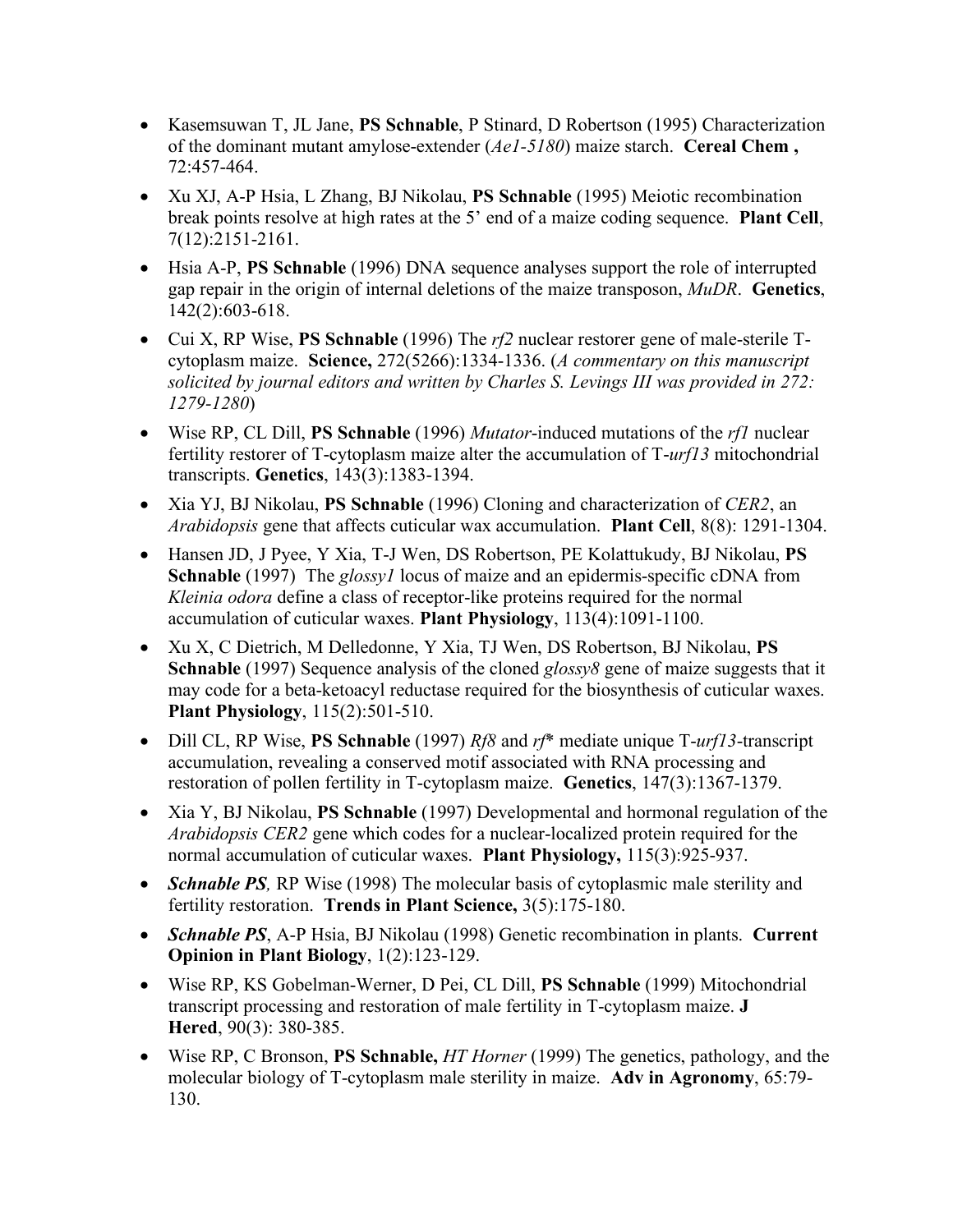- *Rothschild MF*, **PS Schnable** (1999) Animal and Plant Genomics: Driving the Golden Spike. **AgBiotech News**, January:1-2.
- Nikolau BJ, DJ Oliver, **PS Schnable**, ES Wurtele (2000) Molecular biology of acetyl-CoA metabolism. **Biochem Soc Trans**, 28: 591-593.
- Frame BR, H Zhang, SM Cocciolone, L Sidorenko, CR Dietrich, SE Pegg, S Zhen, **PS Schnable**, K Wang (2000) Production of transgenic maize from bombarded type II callus: effect of gold particle size and callus morphology on transformation efficiency. **In Vitro and Developmental Biology-Plant**, 36(1):21-29.
- Liu F, X Cui, HT Horner, H Weiner, **PS Schnable** (2001) Mitochondrial aldehyde dehydrogenase activity is required for male fertility in maize. **Plant Cell**, 13(5):1063- 1078. (*Cover image*)
- Bennetzen, JL, VL Chandler, **PS Schnable** (2001) National Science Foundation-Sponsored Workshop Report. Maize Genome Sequencing Project. **Plant Physiology**, 127:1572-1578.
- Dietrich C, F Cui, M Packila, J Li, DA Ashlock, BJ Nikolau, **PS Schnable** (2002) Maize *Mu* transposons are targeted to the 5' untranslated region of the *gl8* gene and sequences flanking *Mu* target-site duplications exhibit nonrandom nucleotide composition throughout the genome. **Genetics**, 160(2) 697-716.
- Xu X, Dietrich CR, Lessire R, Nikolau BJ, **PS Schnable** (2002) The endoplasmic reticulum-associated maize GL8 protein is a component of the acyl-Coenzyme A elongase involved in the production of cuticular waxes. **Plant Physiology**, 128(3): 924- 934.
- Yao H, Q Zhou, J Li, H Smith, M Yandeau, B Nikolau, **PS Schnable** (2002) Molecular characterization of meiotic recombination across the 140-kb multigenic *a1-sh2* interval of maize. **Proc Natl Acad Sci**, 99(9):6157-6162. (*A commentary on this manuscript solicited by journal editors and written by Cliff Weil was provided in 99:5763-*5765*; selected as a "must read" by the Faculty of 1000 Biology*)
- Skibbe D, F Liu, TJ Wen, MD Yandeau-Nelson, X Cui, J Cao, CR Simmons, **PS Schnable** (2002) Characterization of the aldehyde dehydrogenase gene families of *Zea mays* and *Arabidopsis*. **Plant Molecular Biology**, 48(5):751-764.
- Liu F, **PS Schnable** (2002) Functional specialization of maize mitochondrial aldehyde dehydrogenases. **Plant Physiology**, 130(4):1657-1674.
- Cui X, AP Hsia, F Liu, DA Ashlock, RP Wise, **PS Schnable** (2003) Alternative transcription initiation sites and polyadenylation sites are recruited during *Mu* suppression at the *rf2a* locus of maize. **Genetics**, 163(2):685-698.
- Nakazono M, F Qiu, LA Borsuk, **PS Schnable** (2003) Laser-capture microdissection, a tool for the global analysis of gene expression in specific plant cell types: Identification of genes expressed differentially in epidermal cells or vascular tissues of maize. **Plant Cell**, 15(4):583-596. *(Selected as a "must read" by the Faculty of 1000 Biology)*
- Qiu F, L Guo, TJ Wen, DA Ashlock, **PS Schnable** (2003) DNA sequence-based "barcodes" for tracking the origins of expressed sequence tags from a maize cDNA library constructed using multiple mRNA sources. **Plant Physiology**, 133(2):475-481.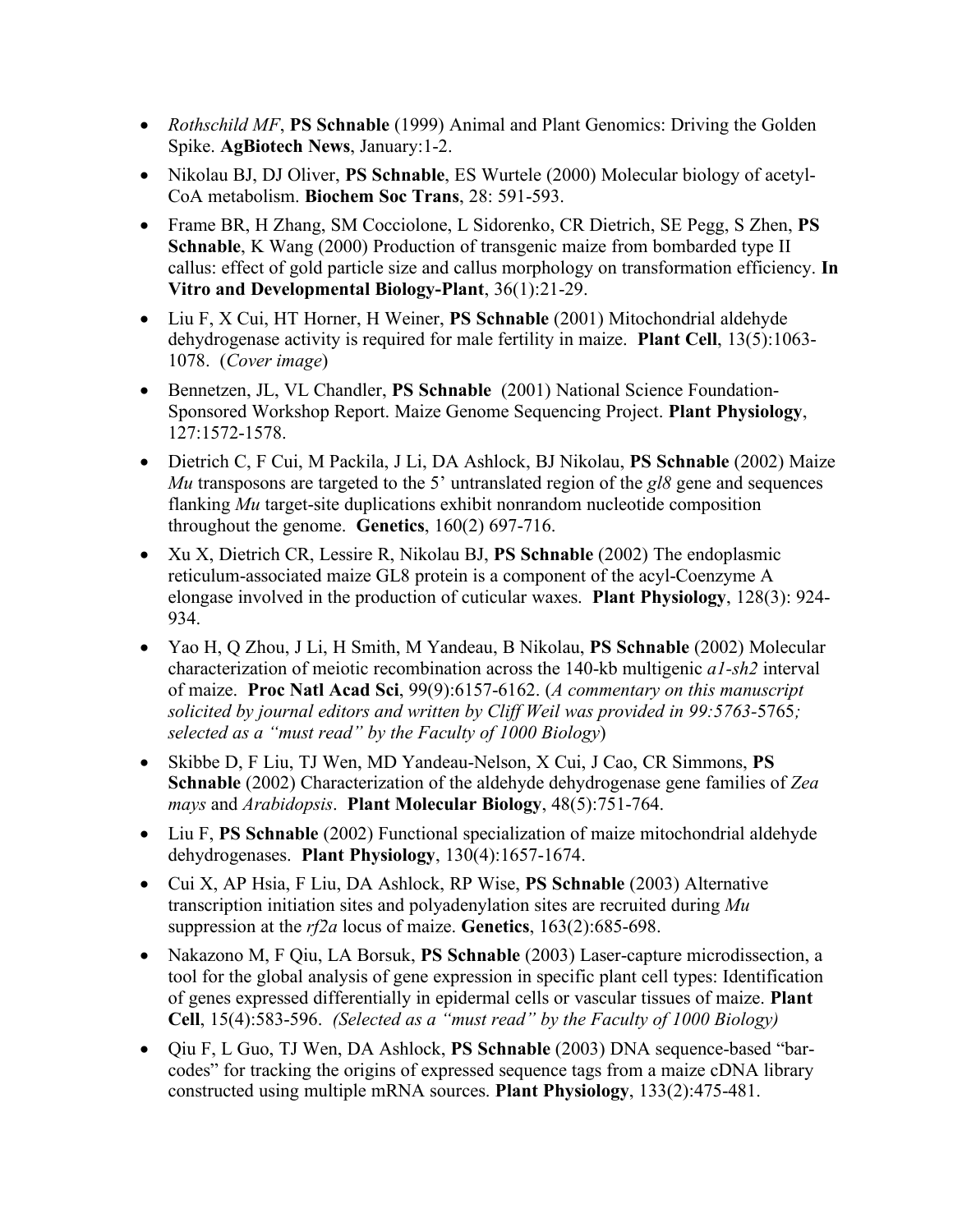- Hochholdinger F, L Guo, **PS Schnable** (2004) Cytoplasmic regulation of the accumulation of nuclear-encoded proteins in the mitochondrial proteome of maize. **Plant Journal**, 37(2):199-208.
- *Schnable, PS*, F Hochholdinger, M Nakazono (2004) Global expression profiling applied to plant development. **Current Opinion in Plant Biology**, 7(1):50-56.
- Emrich SJ, S Aluru, Y Fu, TJ Wen, M Narayanan, L Guo, DA Ashlock, **PS Schnable** (2004) A strategy for assembling the maize (*Zea mays* L.) genome. **Bioinformatics**, 20(2):140-147.
- da Costa é Silva O, R Lorbiecke, P Garg, L Müller, M Waßmann, P Lauert, M Scanlon, AP Hsia, **PS Schnable**, K Krupinska, U Wienand (2004) The *Etched1* gene of *Zea mays*  (L.) encodes a zinc ribbon protein that belongs to the transcriptionally active chromosome (TAC) of plastids and is similar to the transcription factor TFIIS. **Plant Journal**, 38(6): 923-939.
- Kirch HH, D Bartels, Y Wei, **PS Schnable**, AJ Wood (2004) The ALDH gene superfamily of *Arabidopsis*. **Trends in Plant Science**, 9(8):371-377.
- Chou HH, AP Hsia, DL Mooney, **PS Schnable** (2004) PICKY: oligo microarray design for large genomes. **Bioinformatics**, 20(17):2893-2902. (Epub 2004 Jun 4)
- Fu Y, AP Hsia, L Guo, **PS Schnable** (2004) Types and frequencies of sequencing errors in methyl-filtered and high Cot maize genome survey sequences. **Plant Physiology**, 135(4):2040-2045. (Epub: 2004 Aug 6)
- Hochholdinger F, L Guo, **PS Schnable** (2004) Lateral roots affect the proteome of the primary root of maize (*Zea mays* L.). **Plant Mol Biology**, 56(3):397-412. *Selected as an Editors' Choice by MaizeGDB, 2/05).*
- Yandeau-Nelson MD, Q Zhou, H Yao, X Xu, BJ Nikolau, **PS Schnable** (2005) *MuDR*  transposase increases the frequency of meiotic crossovers in the vicinity of a *Mu*  insertion in the maize *a1* gene. **Genetics**, 169(2):917-929. (Epub: 2004 Oct 16)
- Hsia AP, TJ Wen, HD Chen, Z Liu, MD Yandeau-Nelson, Y Wei, L Guo, **PS Schnable** (2005) Temperature Gradient Capillary Electrophoresis (TGCE) – A tool for the high throughput discovery and mapping of SNPs and IDPs. **Theoretical Applied Genetics**, 111(2): 218-225. (Epub: 2005 May 24)
- Yao H, L Guo, Y Fu, LA Borsuk, TJ Wen, DS Skibbe, X Cui, BE Scheffler, J Cao, SJ Emrich, DA Ashlock, **PS Schnable** (2005) Evaluation of five *ab initio* gene prediction programs for the discovery of maize genes. **Plant Mol Biology**, 57(3):445-460.
- Ding J, K Viswanathan, D Berleant, L Hughes, ES Wurtele, D Ashlock, JA Dickerson, A Fulmer, **PS Schnable** (2005) Using the biological taxonomy to access biological literature with PathBinderH. **Bioinformatics**, 21(10):2560-2562. (Epub: 2005 Mar 15)
- Dietrich CR, MA Perera, M Yandeau-Nelson, RB Meeley, BJ Nikolau, **PS Schnable** (2005) Characterization of two *gl8* paralogs reveals that the 3-ketoacyl reductase component of fatty acid elongase is essential for maize (*Zea mays* L.) development. **Plant Journal**, 42(6):844-861.
- Wen TJ, F Hochholdinger, M Sauer, W Bruce, **PS Schnable** (2005) The *roothairless1* gene of maize encodes a homolog of s*ec3*, which is involved in polar exocytosis. **Plant**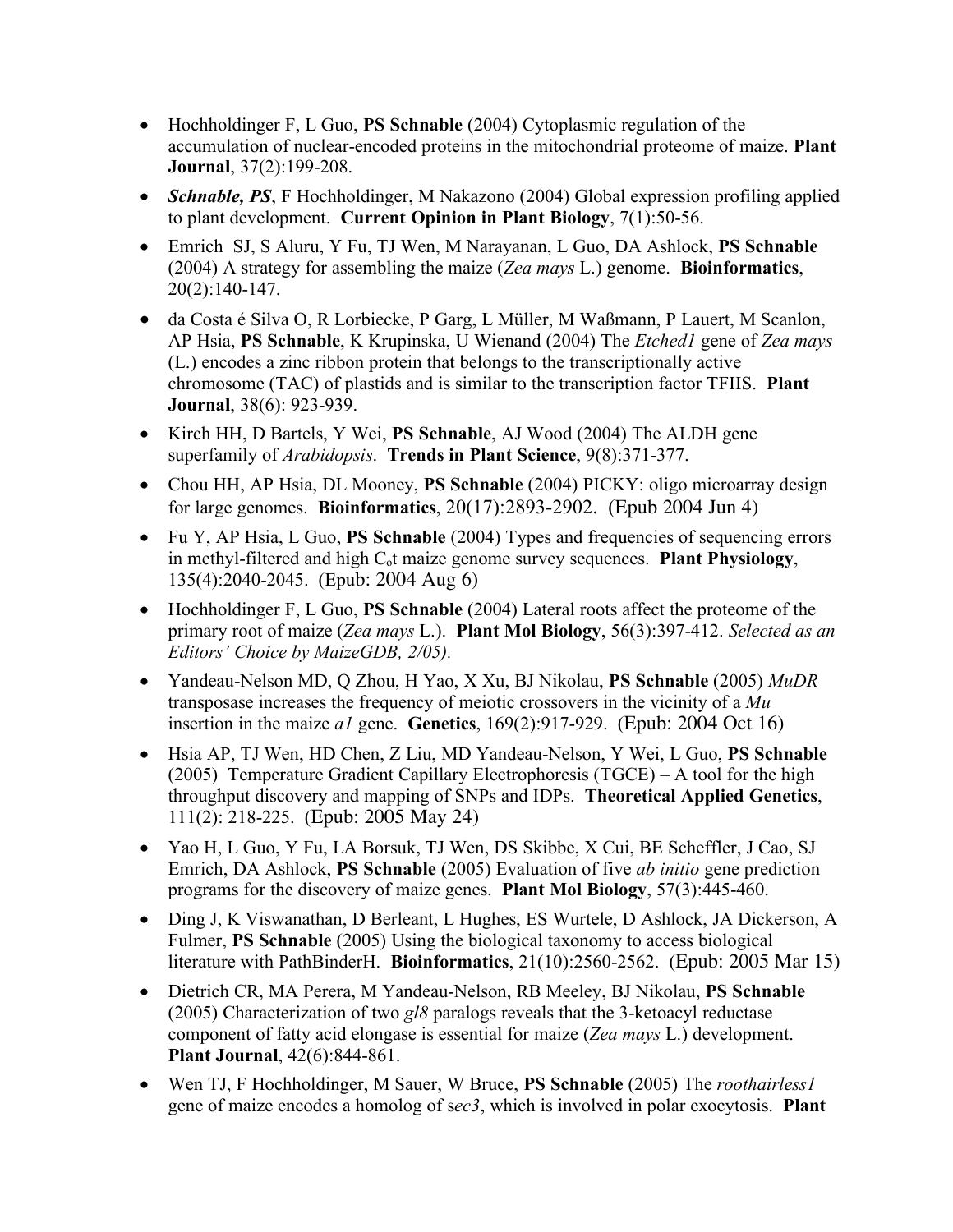**Physiology**, 138(3):1637-1643. (Epub: 2005 Jun 24; *Selected as an Editors' Choice by MaizeGDB, 4/07*)

- Fu Y\*, SJ Emrich\*, L Guo, T-J Wen, S Aluru, DA Ashlock, **PS Schnable** (2005) Quality assessment of maize assembled genomic islands (MAGIs) and large-scale experimental verification of predicted genes. **Proceedings National Academy Science**, 102(34):12282-12287. (Epub: 2005 Aug 15)
- Woll K, LA Borsuk, H Stransky, D Nettleton, **PS Schnable**, F Hochholdinger (2005) Isolation, characterization, and pericycle-specific transcriptome analyses of the novel maize lateral and seminal root initiation mutant *rum1*. **Plant Physiology**, 139(3):1255- 1267. (Epub: 2005 Oct 7)
- Skibbe DS, *PS Schnable* (2005) Male sterility in maize. **Maydica**, 50:367-376.
- Kresovich S and 35 additional authors including **PS Schnable** (2005) Toward sequencing the sorghum genome: a US National Science Foundation-sponsored workshop report. **Plant Physiology**, 138:1898-1902.
- Yao H, **PS Schnable** (2005) *Cis*-effects on meiotic recombination across distinct *a1-sh2*  intervals in a common *Zea* genetic background. **Genetics**, 170(4):1929-1944. (Epub: 2005 Jun 3)
- Hochholdinger F, K Woll, L Guo, **PS Schnable** (2005) The accumulation of abundant soluble proteins changes early in the development of the primary roots of maize (*Zea mays* L.). **Proteomics**, 5(18):4885-4893. (*Cover image*)
- Maher PM, H-H Chou, E Hahn, T-J Wen, **PS Schnable** (2006) GRAMA: genetic mapping analysis of temperature gradient capillary electrophoresis data. **Theoretical Applied Genetics**, 113(1):156-162. (Epub: 2006 Apr 20)
- Swanson-Wagner RA\*, Y Jia\*, R DeCook, LA Borsuk, D Nettleton, **PS Schnable** (2006). All possible modes of gene action are observed in a global comparison of gene expression in a maize F<sub>1</sub> hybrid and its inbred parents. **Proceedings National Academy Science**, 103(18): 6805-6810. (Epub: 2006 Apr 25; *"recommended" by the Faculty of 1000 Biology; identified by Thomson Reuters Scientific's Essential Science Indicators as the most highly cited paper in the research front map "On Applying Genome-Wide Selection"; podcast solicited by ScienceWatch.com: http://www.incites.com/media/podcasts/PatSchnable.mp3*)
- Skibbe DS, X Wang, X Zhao, LA Borsuk, D Nettleton, **PS Schnable** (2006) Scanning microarrays at multiple intensities enhances discovery of differentially expressed genes. **Bioinformatics**, 22(15):1863-1870. (Epub: 2006 May 26)
- Yandeau-Nelson MD, Y Xia,J Li, MG Neuffer,**PS Schnable** (2006) Unequal sister chromatid and homolog recombination at a tandem duplication of the *a1* locus in maize. **Genetics**, 173(4):2211-2226. (Epub: 2006 Jun 4)
- Yandeau-Nelson MD, BJ Nikolau, **PS Schnable** (2006) Effects of *trans*-acting genetic modifiers on the rates and distribution of meiotic recombination across the *a1-sh2* interval of maize. **Genetics**, 174:101-112. (Epub: 2006 Jul 2*; "recommended" by the Faculty of 1000 Biology*)
- Fu Y, TJ Wen, YI Ronin, HD Chen, L Guo, DI Mester, Y Yang, M Lee, AB Korol, DA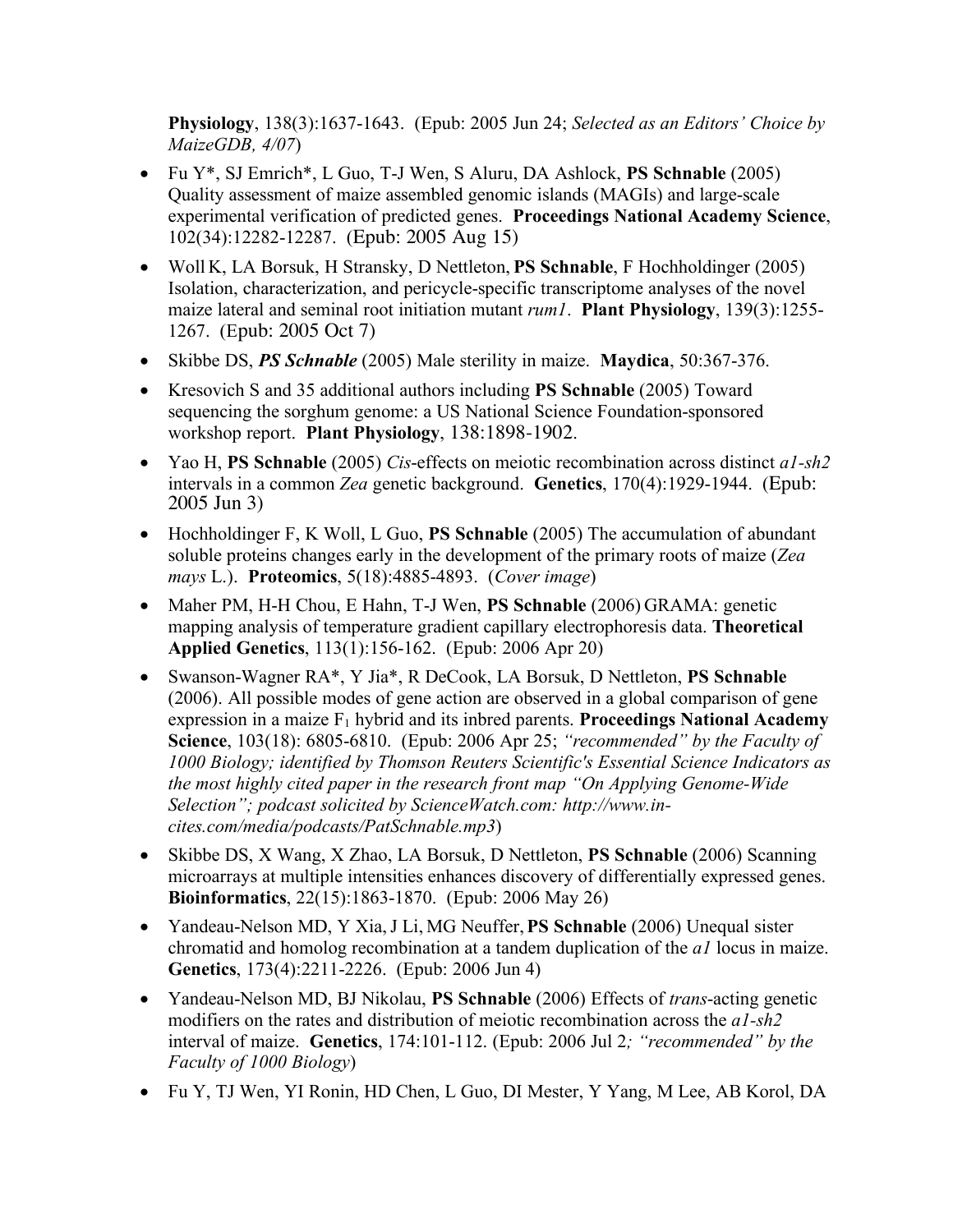Ashlock, **PS Schnable** (2006) Genetic dissection of intermated recombinant inbred lines using a new genetic map of maize. **Genetics**, 174(3): 1671-1683. (Epub 2006 Sep 1)

- Ohtsu K, H Takahashi, **PS Schnable**, M Nakazono (2007) Cell type-specific gene expression profiling in plants by using a combination of laser microdissection and highthroughput technologies. **Plant & Cell Physiology**, 48(1):3-7. (Epub: 2006 Dec 5)
- Emrich SJ\*, WB Barbazuk\*, L Li, **PS Schnable** (2007) Gene discovery and annotation using LCM-454 transcriptome sequencing. **Genome Research**, 17(1): 69-73. (Epub: 2006 Nov 9)
- Emrich SJ\*, L Li\*, TJ Wen, MD Yandeau-Nelson, Y Fu, L Guo, HH Chou, S Aluru, DA Ashlock, **PS Schnable** (2007) Nearly identical paralogs: implications for maize (*Zea mays* L.) genome evolution. **Genetics**, 175(1):429-439. (Epub: 2006 Nov 16) (*Featured in Science (315:302) as in Editor's Choice: Highlights of the recent literature; selected as an Editors' Choice by MaizeGDB, 12/06).*
- Travers SE, MD Smith, J Bai, SH Hulbert, JE Leach, **PS Schnable**, AK Knapp, GA Milliken, PA Fay, A Saleh, KA Garrett (2007) Ecological genomics: making the leap from model systems in the lab to native populations in the field. **Front Ecol Environ***,*  5(1):19-24*.*
- Li J, AP Hsia, **PS Schnable** (2007) Recent advances in plant recombination. **Current Opinion in Plant Science**, 10(2):131-135. (Epub: 8 Feb 2007)
- Buckner B, J Beck, KF Browning, AE Fritz, LD Grantham, E Hoxha, ZN Kamvar, AN Lough, O Nikolova, **PS Schnable**, MJ Scanlon, and D Janick-Buckner (2007) Involving undergraduates in the annotation and analysis of global gene expression studies: creation of a maize shoot apical meristem expression database. **Genetics**, 176(2):741-747.
- Kalyanaraman A, SJ Emrich, **PS Schnable**, S. Aluru (2007) Assembling genomes on large-scale parallel computers. **Journal of Parallel and Distributed Computing**, Vol. 67:1240-1255. (*Special issue devoted to IPDPS best papers)*
- Zhang X, S Madi, LA Borsuk, DS Nettleton, RJ Elshire, B Buckner, D Janick-Buckner, J Beck, M Timmermans, **PS Schnable,** MJ Scanlon (2007) Laser microdissection of narrow sheath mutant maize uncovers novel gene expression in the shoot apical meristem. **PLoS Genetics**, 3(6):1040-1052. (*Selected an Editors' Choice by MaizeGDB, 7/07).*
- Li J, LC Harper, I Golubovskaya, CR Wang, DF Weber, RB Meeley, J McElverd, B Bowen, WZ Cande, **PS Schnable** (2007) Functional analysis of maize RAD51 in meiosis and double-strand break repair. **Genetics**, 176(3): 1469–1482. (*Selected by journal editors as an "Issue Highlight"; selected as an Editors' Choice by MaizeGDB, 8/07).*
- Barbazuk WB, SJ Emrich, HD Chen, L Li, **PS Schnable** (2007) SNP discovery via 454 transcriptome sequencing. **Plant J**, 51(5): 910-918. *(Cited in Wikipedia: http://en.wikipedia.org/wiki/RNA-Seq)*
- Ohtsu K, M Smith, SJ Emrich, LA Borsuk, R Zhou, T Chen, X Zhang, M Timmermans, J Beck, B Buckner, D Janick-Buckner, D Nettleton, MJ Scanlon, **PS Schnable** (2007) Global gene expression analysis of the shoot apical meristem of maize (*Zea mays* L.). **Plant J**, 52(3):391-404. (*"Recommended" by the Faculty of 1000 Biology; selected as*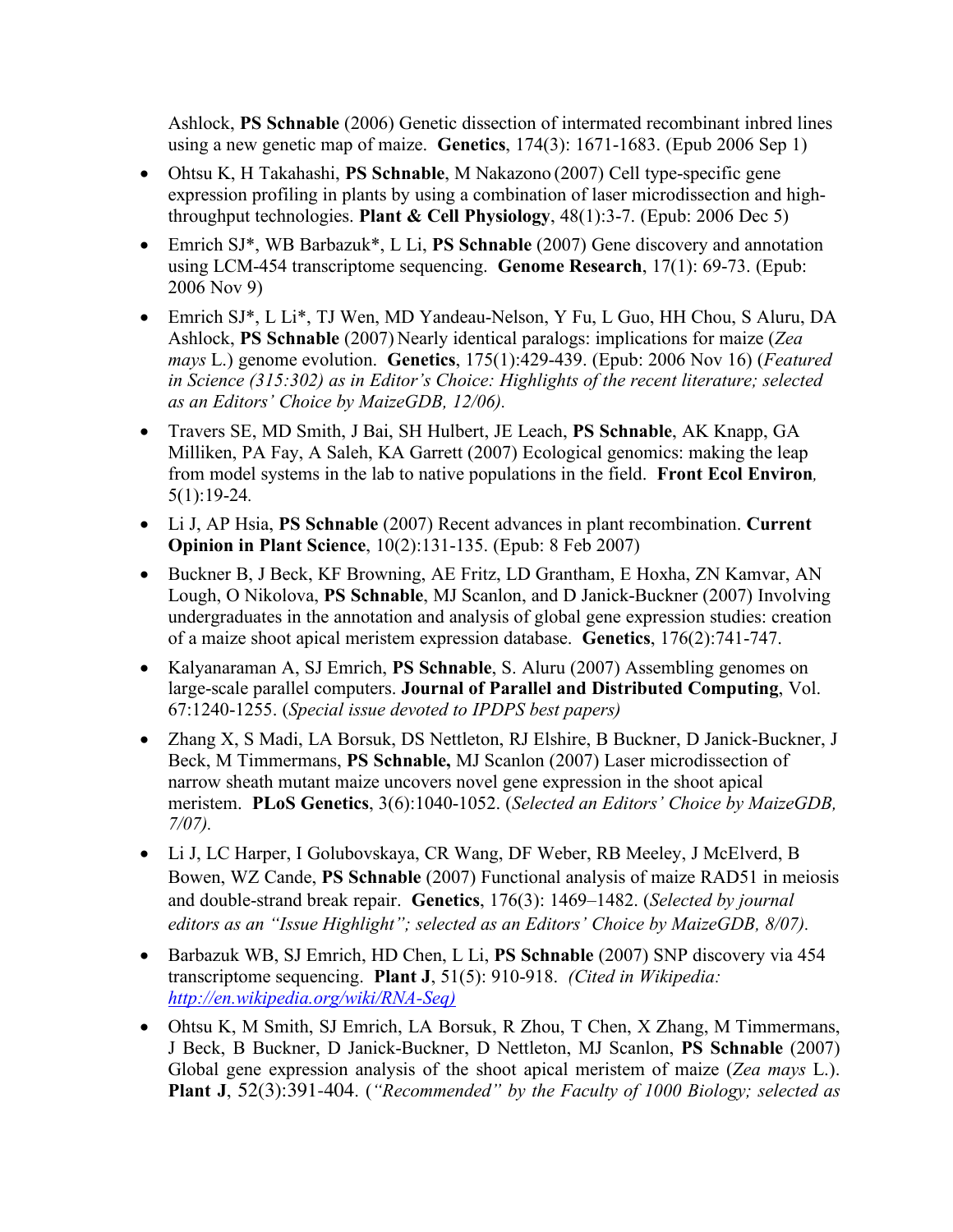*an Editors' Choice by MaizeGDB, 10/07*)*.*

- Dembinsky D, K Woll, M Saleem, Y Liu, Y Fu, LA Borsuk, T Lamkemeyer, C Fladerer Claudia, J Madlung, B Barbazuk, A Nordheim, D Nettleton, **PS Schnable**, F Hochholdinger (2007) Transcriptomic and proteomic analyses of pericycle cells of the maize primary root. **Plant Physiology**, 145(3):575-578. (Epub: 2007 Aug 31)
- Li J, TJ Wen, **PS Schnable** (2008) Role of RAD51 in the repair of *MuDR*-induced double-strand breaks in maize (*Zea mays* L.). **Genetics**, 178(1):57-66. (*Selected as an Editors' Choice by MaizeGDB, 2/08).*
- Hochholdinger F, TJ Wen, R. Zimmermann, P Chimit-Marolle, O da Costa e Silva, W Bruce, KR Lamkey, U Wienand, **PS Schnable** (2008) The maize (*Zea mays* L.) *roothairless3* gene encodes a putative GPI-anchored, monocot-specific, COBRA-like protein that significantly affects grain yield. **Plant Journal**, 54(5):888-898. (*Selected as an Editors' Choice by MaizeGDB, 6/08).*
- Buckner B, KA Swaggart, CC Wong, HA Smith, KM Aurand, MJ Scanlon, **PS Schnable**, D Janick-Buckner (2008) Expression and nucleotide diversity of the maize *RIK* gene. **J Heredity,** 99(4):407-16. Epub 2008 Feb 28.
- Jackson BG, S Aluru, **PS Schnable** (2008) Consensus genetic maps as median orders from inconsistent sources. **ACM/IEEE Transactions Computational Biology and Bioinformatics**, 5(2):161-71.
- Skibbe DS, X Wang, LA Borsuk, DA Ashlock, D Nettleton, **PS Schnable** (2008) Floretspecific differences in gene expression and support for the hypothesis that tapetal degeneration of *Zea mays* L. occurs via programmed cell death. **J Genetics and Genomics**, 35(10):603-16.
- Lu R, GC Lee, M Shultz, C Dardick, KH Jung, J Phetsom, Y Jia, RH Rice, Z Goldberg, **PS Schnable**, P Ronald, DM Rocke (2008) Assessing probe-specific dye and slide biases in two-color microarray data. **BMC Bioinformatics** 9:314.
- Strable J, L Borsuk, D Nettleton, **PS Schnable**, EE Irish (2008) Microarray analysis of vegetative phase change in maize. **Plant J**, 56(6): 1045-1057.
- Jung KH, C Dardick, LE Bartley, P Cao, J Phetsom, P Canlas, YS Seo, M Shultz, S Ouyang, Q Yuan, BC Frank, E Ly, L Zheng, Y Jia, AP Hsia, K An, HH Chou, D Rocke, GC Lee, **PS Schnable**, G An, CR Buell, PC Ronald (2008) Refinement of lightresponsive transcript lists using rice oligonucleotide arrays: evaluation of generedundancy. **PLoS ONE**. 3(10):e3337.
- Shimizu R, J Ji, E Kelsey, K Ohtsu, **PS Schnable**, MJ Scanlon (2009) Tissue specificity and evolution of meristematic *WOX3* function. **Plant Physiology**, 149(2):841-850. (*"Recommended" by the Faculty of 1000 Biology)*
- Nogueira FTS, DH Chitwood, S Madi, K Ohtsu, **PS Schnable**, MJ Scanlon, MCP Timmermans (2009) Regulation of small RNA accumulation in the maize shoot apex. **PLoS Genetics**, 5(1):e1000320. Epub 2009 Jan 2. (*Selected as an Editors' Choice by MaizeGDB, 6/09).*
- Jackson BG, **PS Schnable**, S Aluru (2009) Parallel short sequence assembly of transcriptomes. **BMC Bioinformatics**, 10 (Suppl 1): S14.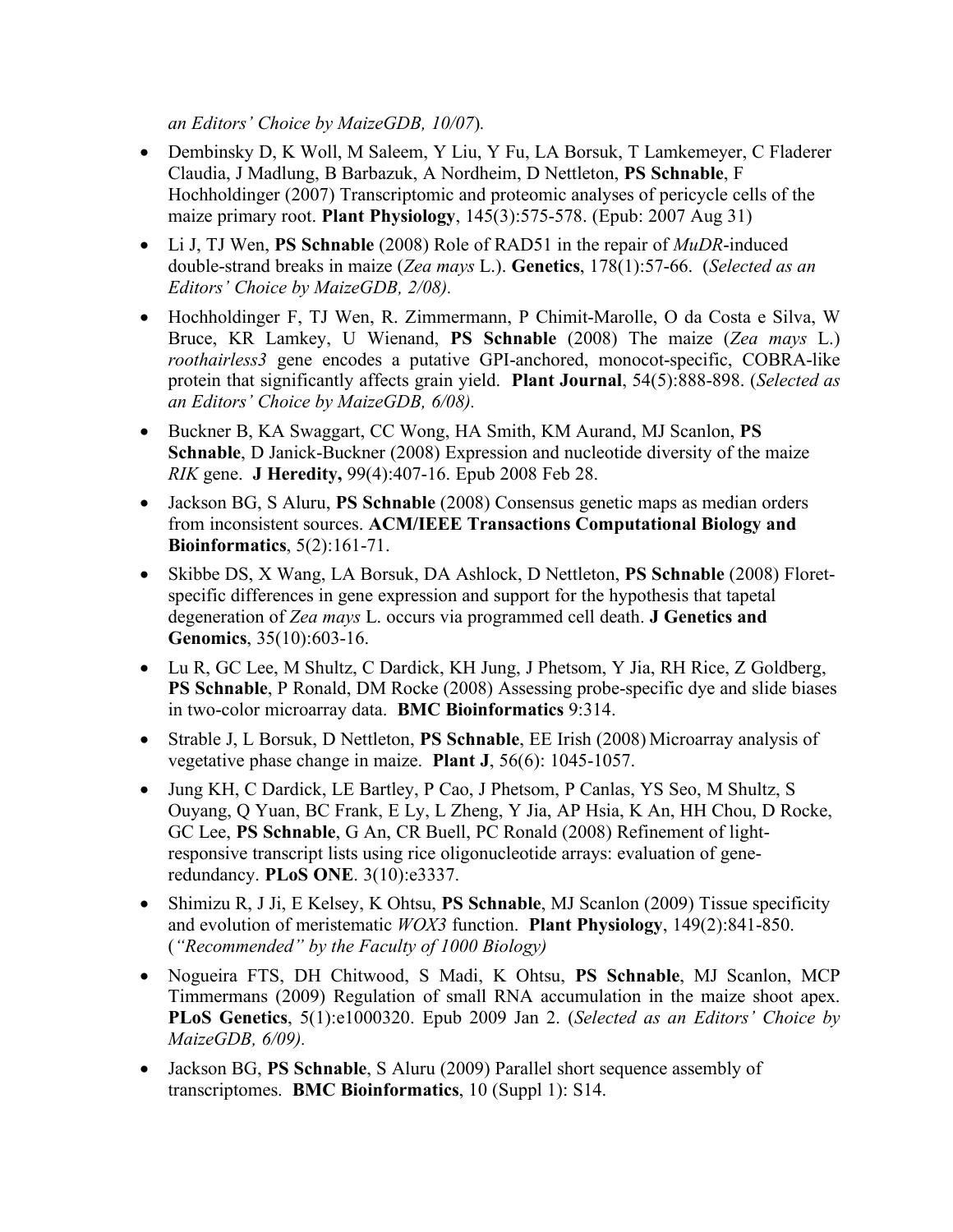- Wei Y, M Lin, DJ Oliver, **PS Schnable** (2009) The roles of aldehyde dehydrogenases (ALDHs) in the PDH bypass of arabidopsis. **BMC Biochemistry**, 10:7.
- Scanlon MJ, K Ohtsu, MCP Timmermans, **PS Schnable** (2009) Laser microdissectionmediated isolation and in vitro transcriptional amplification of plant RNA. **Curr Protoc Mol Biol**, Unit 25A.3.
- Brooks L 3rd, J Strable, X Zhang, K Ohtsu, R Zhou, A Sarkar, S Hargreaves, RJ Elshire, D Eudy, T Pawlowska, D Ware, D Janick-Buckner, B Buckner, MC Timmermans, **PS Schnable**, D Nettleton, MJ Scanlon (2009) Microdissection of shoot meristem functional domains. **PLoS Genetics**, 5(5):e1000476. (Epub 2009 May 8).
- Chou HH A Trisiriroj, S Park, Y-I C Hsing, PC Ronald, **PS Schnable** (2009) Direct calibration of PICKY-designed microarrays. **BMC Bioinformatics**, 10:347.
- Liu S, CR Dietrich, **PS Schnable** (2009). DLA-based strategies for cloning insertion mutants: cloning the *gl4* locus of maize using *Mu* transposon tagged alleles. **Genetics**, 183(4):1215-1225. (*Selected as an Editors' Choice by MaizeGDB, 11/09).*
- Liu S, C-T Yeh, T Ji, K Ying, H Wu, HM Tang, Y Fu, D Nettleton, **PS Schnable** (2009) *Mu* transposon insertion sites and meiotic recombination events co-localize with epigenetic marks for open chromatin across the maize genome. **PLoS Genetics**, 5(11): e1000733. (*Selected as an Editors' Choice by MaizeGDB, 12/09).*
- Wei F, J Zhang, S Zhou, R He, M Schaeffer, K Collura, D Kudrna, BP Faga, M Wissotski, W Golser, SM Rock, TA Graves, RS Fulton, E Coe, **PS Schnable**, DC Schwartz, D Ware, SW Clifton, RK Wilson, RA Wing (2009) The physical and genetic framework of the maize B73 genome. **PLoS Genetics**, 5(11): e1000715. (*Selected as an Editors' Choice by MaizeGDB, 12/09).*
- Springer NM\*, K Ying\*, Y Fu, T Ji, C-T Yeh, Y Jia, W Wu, T Richmond, J Kitzman, H Rosenbaum, AL Iniguez, WB Barbazuk, JA Jeddeloh, D Nettleton, **PS Schnable** (2009) Maize inbreds exhibit high levels of copy number variation (CNV) and presence/absence variation (PAV) in genome content. **PLoS Genetics**, 5(11): e1000734. (*Selected as an Editors' Choice by MaizeGDB, 12/09).*
- Swanson-Wagner RA, R DeCook, Y Jia, T Bancroft, T Ji, X Zhao, D Nettleton, **PS Schnable** (2009) Paternal dominance of Trans-eQTL influences gene expression patterns in maize hybrids. **Science**, 326(5956):1118-1120*. (A commentary on this manuscript solicited by the editors of Science and written by C. Feuillet and K. Eversole was provided in 326: 1071-1072; selected as an Editors' Choice by MaizeGDB, 12/09; "recommended" by the Faculty of 1000 Biology).*
- Wei F, J Stein, C Liang, J Zhang, RS Fulton, RS Baucom, E De Paoli, S Zhou, L Yang, Y Han, S Pasternak, A Narechania, L Zhang, C-T Yeh, K Ying, DH Nagel, K Collura, D Kudrna, J Currie, J Lin, HR Kim, A Angelove, G Scara, M Wissotski, W Golser, L Courtney, S Kruchowski, T Graves, S Rock, S Adams, L Fulton, C Fronick, W Courtney, M Kramer, L Spiegel, L Nascimento, A Kalyanaraman, C Chaparro, J-M Deragon, P SanMiguel, N Jiang, SR Wessler, PJ Green, C Soderlund, Y Yu, DC Schwartz, BC Meyers, J Bennetzen, R Martienssen, WR McCombie, S Aluru, SW Clifton, **PS Schnable**, D Ware, RK Wilson, RA Wing (2009) Detailed analysis of a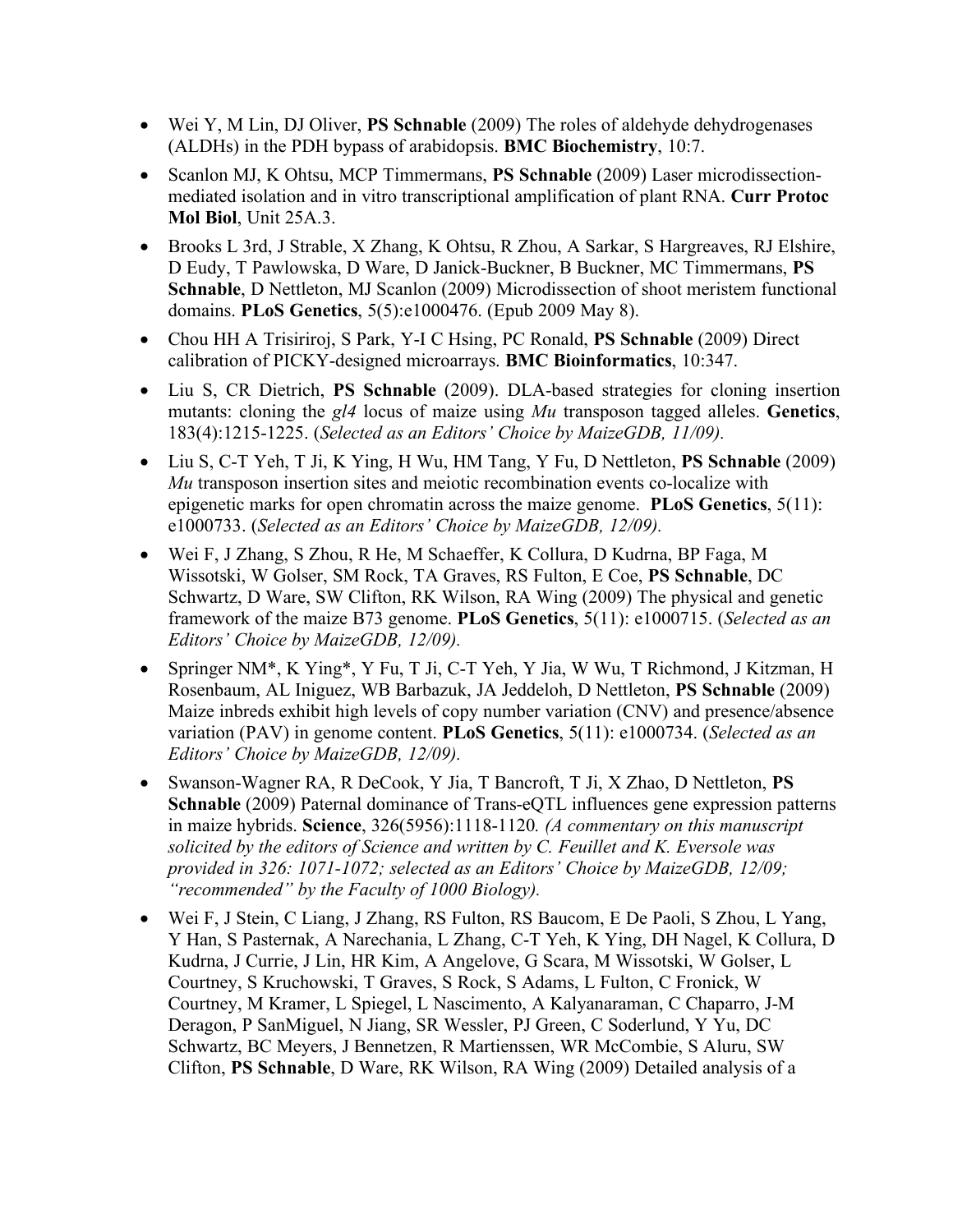contiguous 22-Mb region of the maize genome. **PLoS Genetics**, 5(11): e1000728*.*  (*Selected as an Editors' Choice by MaizeGDB, 12/09).*

- Jia Y, DR Lisch, K Ohtsu, MJ Scanlon, D Nettleton, **PS Schnable** (2009) Loss of RNAdependent RNA Polymerase 2 (RDR2) function causes widespread and unexpected changes in the expression of transposons, genes, and 24-nt small RNAs. **PLoS Genetics**, 5(11): e1000737. (*Selected as an Editors' Choice by MaizeGDB, 12/09).*
- **Schnable PS,** et al., (2009) The B73 maize genome: complexity, diversity, and dynamics. **Science**, 326(5956):1112 -1115. *(Cover image; a commentary on this manuscript solicited by journal editors and written by C. Feuillet and K. Eversole was provided in 326: 1071-1072; cited in Wikipedia: http://en.wikipedia.org/wiki/Maize; selected as an Editors' Choice by MaizeGDB, 12/09; selected as a "must read" by the Faculty of 1000 Biology).*
- International Brachypodium Initiative (2010) Genome sequencing and analysis of the model grass *Brachypodium distachyon.* **Nature**, 463(7282):763-768*.*
- Liu S, D Chen, I Makarevitch, R Shirmer, SJ Emrich, CR Dietrich, WB Barbazuk, NM Springer, **PS Schnable** (2010) High-throughput genetic mapping of mutants via quantitative single nucleotide polymorphism typing. **Genetics**, 184: 19-26. (*Selected as an Editors' Choice by MaizeGDB, 4/10)*
- Buggs R, S Chamala, W Wu, L Gao, G May, **PS Schnable**, D Soltis, P Soltis, WB Barbazuk (2010) Characterization of duplicate gene evolution in the recent natural allopolyploid *Tragopogon miscellus* by next-generation sequencing and Sequenom iPLEX MassARRAY genotyping. **Molecular Ecology**, 19(sl):132-146.
- Fu Y, NM Springer, D Gerhardt, K Ying, C-T Yeh, W Wu, R Swanson-Wagner, M D'Ascenzo, T Millard, L Freeberg, N Ayoyama, J Kitzman, D Burgess, T Richmond, TJ Albert, WB Barbazuk, JA Jeddeloh, **PS Schnable** (2010) Repeat subtraction-mediated sequence capture from a complex genome. **Plant J**, 62(5):898-909. *(Cover image; selected by journal editors as a "Featured Article"; selected as an Editors' Choice by MaizeGDB, 9/10)*
- Lai J\*, R Li\*, X Xu\*, W Jin\*, M Xu\*, H Zhao, Z Xiang, W Song, K Ying, M Zhang, Y Jiao, P Ni, J Zhang, D Li, X Guo, K Ye, M Jian, B Wang, H Zheng, H Liang, X Zhang, S Wang, S Chen, J Li, Y Fu, NM Springer, H Yang, J Wang, J Dai, **PS Schnable**, J Wang (2010) Genome-wide patterns of genetic variation among elite maize inbred lines. **Nature Genetics**, 42(11): 1027–1030. (*Cover image; "recommended" by the Faculty of 1000 Biology*)
- Fu Y<sup>\*</sup>, NM Springer<sup>\*</sup>, K Ying<sup>\*</sup>, C-T Yeh, AL Iniguez, T Richmond, W Wu, WB Barbazuk, D Nettleton, J Jeddeloh, **PS Schnable** (2010) High-resolution genotyping via whole genome hybridizations to microarrays containing long oligonucleotide probes. **PLoS ONE**, 5(12):e14178.
- Barbazuk WB, **PS Schnable** (2011) SNP discovery by transcriptome pyrosequencing. **Methods Mol Biol,** 729: 225-246
- Buggs RJA, L Zhang, N Miles, JA Tate, L Gao, W Wu, **PS Schnable**, WB Barbazuk, PS Soltis, DE Soltis (2011) Transcriptomic shock generates evolutionary novelty in a newly formed, natural allopolyploid plant. **Current Biology**, 21(7): 551-556.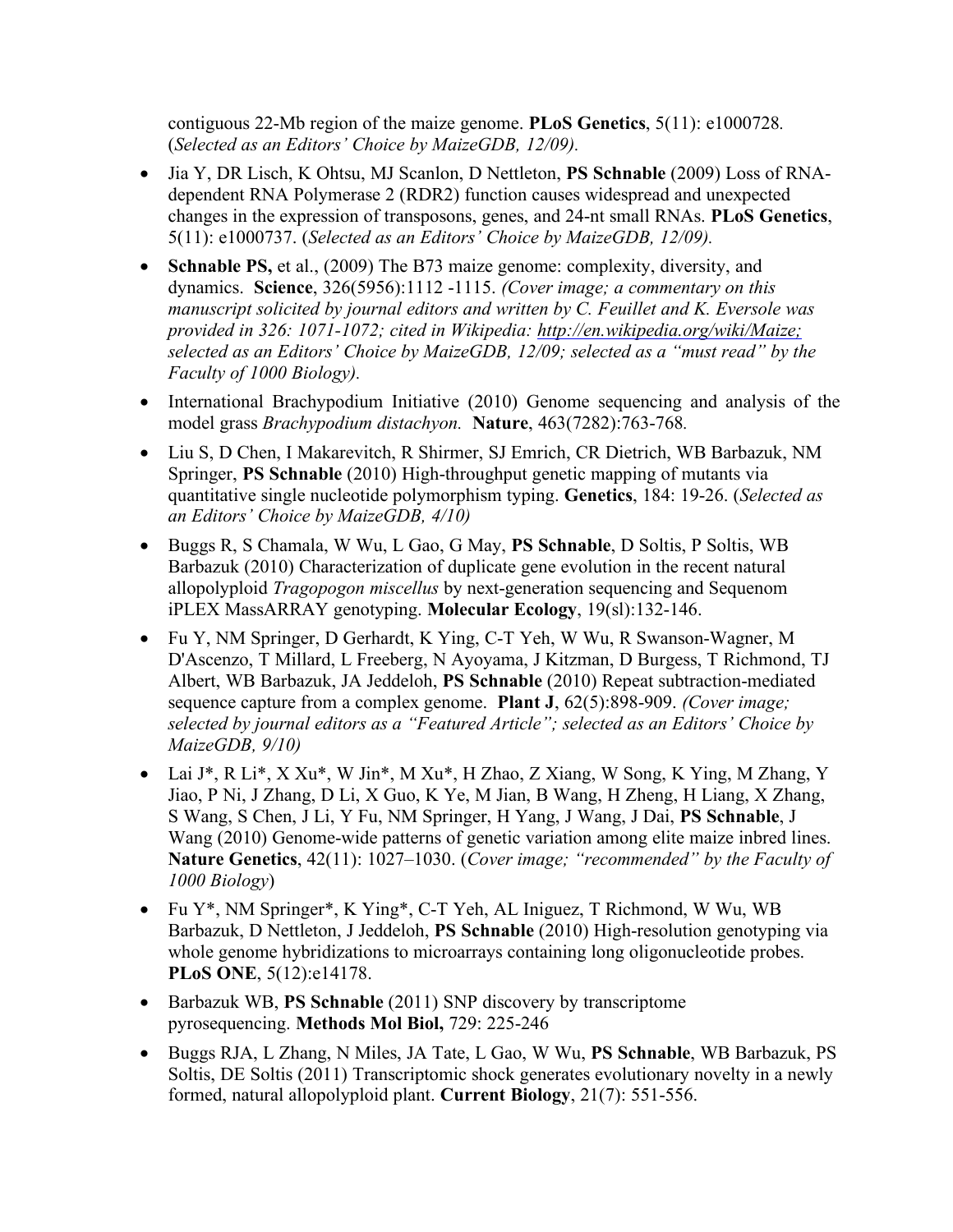- Feuillet C, JE Leach, J Rogers, **PS Schnable**, K Eversole (2011) Crop genome sequencing: lessons and rationales. **Trends in Plant Science**, 16:77-88.
- Eichten SR, J Foerster, N de Leon, K Ying, C-T Yeh, S Liu, J Jeddeloh, **PS Schnable**, SM Kaeppler, NM Springer (2011) B73-Mo17 near-isogenic lines demonstrate dispersed structural variation in maize. **Plant Physiology**, 156(4):1679-90. (*Selected as an Editors' Choice by MaizeGDB, 9/11)*
- Eichten SR, RA Swanson-Wagner, JC Schnable, AJ Waters, PJ Hermanson, S Liu, C-T Yeh, Y Jia, K Gendler, M Freeling, **PS Schnable**, MW Vaughn, NM Springer (2011) Heritable epigenetic variation among maize inbreds. **PLoS Genetics**, 7(11):e1002372 (*Selected as an Editors' Choice by MaizeGDB, 1/12; "Recommended" by the Faculty of 1000 Biology)*
- Waters AJ, I Makarevitch, SR Eichten, RA Swanson-Wagner, C-T Yeh, W Xu, **PS Schnable**, MW Vaughn, M Gehring, NM Springer (2011) Parent-of-origin effects on gene expression and DNA methylation in the maize endosperm. **Plant Cell**, 23(12):4221-33.
- Buggs RJA, S Renny-Byfield, M Chester, IE Jordon-Thaden, LF Vccini, S Chamala, AR Leitch, **PS Schnable**, WB Barbazuk, PS Soltis, DE Soltis (2011) Next-generation sequencing and genome evolution in allopolyploids. **Am J Bot**, 99(2):372-82.
- Buggs RJA, S Chamala, W Wu, JA Tate, **PS Schnable**, DE Soltis, PS Soltis, WB Barbazuk (2012) Rapid, repeated, and clustered loss of duplicate genes in allopolyploid plant populations of independent origin. **Current Biology**, 22(3):248-52. 10.1016/j.cub.2011.12.027
- Lin Z, X Li, LM Shannon, CT Yeh, ML Wang, G Bai, Z Peng, J Li, HN Trick, TE Clemente, J Doebley, **PS Schnable**, MR Tuinstra, TT Tesso, F White, J Yu (2012) Parallel domestication of the SHATTERING1 genes in cereals. **Nature Genetics**, 44(6):720-4*.* (*Selected as an Editors' Choice by MaizeGDB, 7/12;"Recommended" by the Faculty of 1000 Biology)*
- Ronin Y, D Mester, D Minkov, R Belotserkovski, BG Jackson, **PS Schnable**, S Aluru, A Korol (2012) Two-Phase analysis in consensus genetic mapping. **G3**, 2(5): 537-549.
- Liu S, C-T Yeh, HM Tang, D Nettleton, **PS Schnable** (2012) Gene mapping via bulked segregant RNA-Seq (BSR-Seq). **PLoS One***,* 7(5):e36406. (*Selected as an Editors' Choice by MaizeGDB, 6/12)*
- Eichten SR, NA Ellis, I Makarevitch, CT Yeh, JI Gent, L Guo, KM McGinnis, X Zhang, **PS Schnable**, MW Vaughn, RK Dawe, NM Springer (2012) **PLoS Genetics**, 8(12): e1003127. (*Recommended by the Faculty of 1000 Plant Biology*)
- Zhang X, RN Douglas, J Strable, M Lee, B Buckner, D Janick-Buckner, **PS Schnable**, MCP Timmermans, MJ Scanlon (2012) PUNCTATE VASCULAR EXPRESSION1 is a novel maize gene required for leaf pattern formation that functions downstream of the trans-acting small interfering RNA pathway. **Plant Physiology**, 159(4):1453-62. (*Selected as an Editors' Choice by MaizeGDB, 7/12)*
- Liu S, K Ying, C-T Yeh, J Yang, R Swanson-Wagner, W Wu, T Richmond, DJ Gerhardt, J Lai, N Springer, D Nettleton, JA Jeddeloh, **PS Schnable** (2012) Changes in genome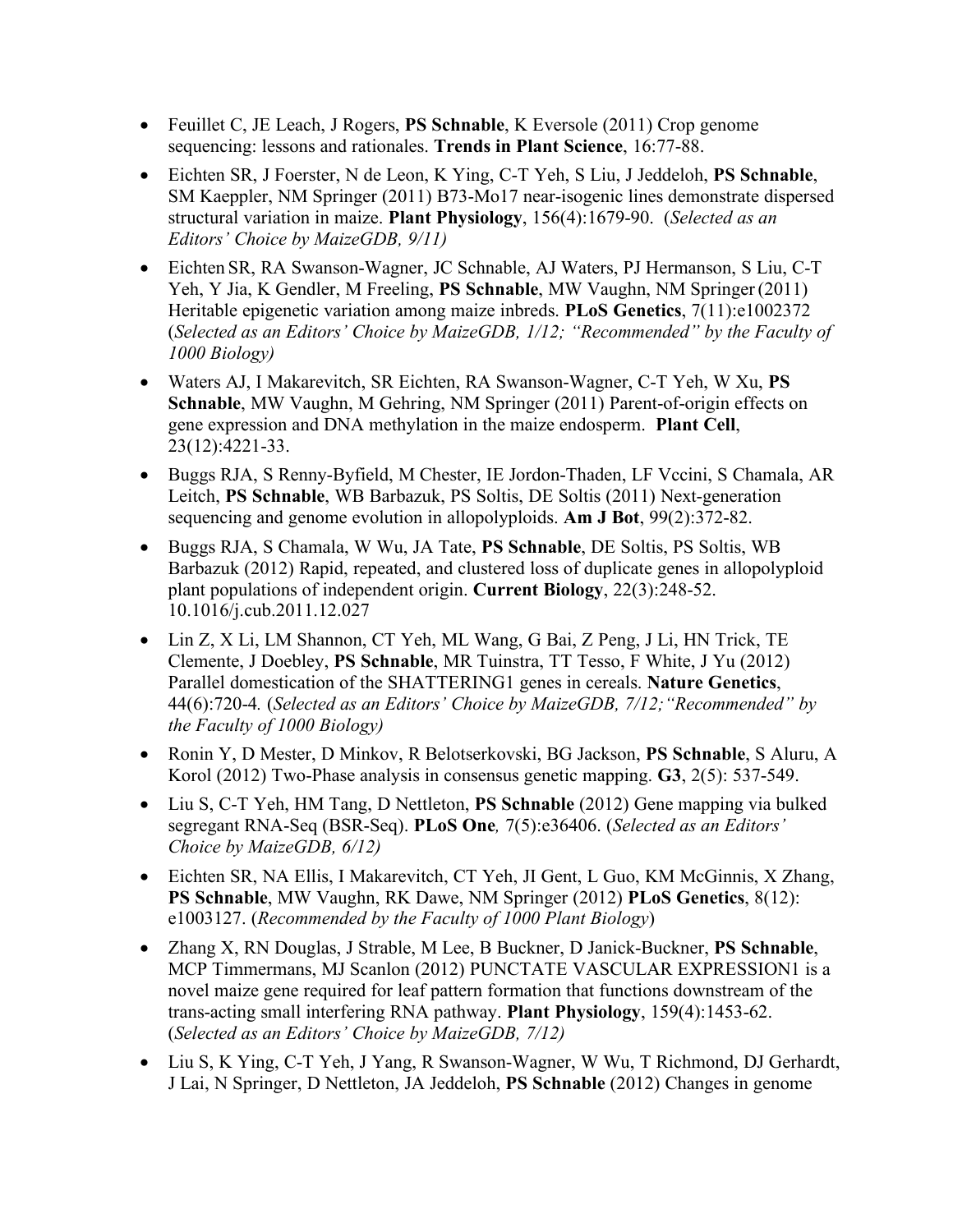content generated via segregation of non-allelic homologs. **Plant J**. 72(3):390-399. (*Recommended by the Faculty of 1000 Plant Biology*)

- Takacs EM, J Li, C Du, L Ponnala, D Janick-Buckner, J Yu, GJ Muehlbauer, **PS Schnable**, MCP Timmermans, Q Sun, D Nettleton, MJ Scanlon (2012) Ontogeny of the maize shoot apical meristem. **Plant Cell**, 24(8):3219-34. (*Selected as an Editors' Choice by MaizeGDB; Selected by journal editors for "in brief" highlight; "Recommended" by the Faculty of 1000 Biology)*
- Li X, C Zhu, C-T Yeh, W Wu, EM Takacs, KA Petsch, F Tian, G Bai, ES Buckler, GJ Muehlbauer, MCP Timmermans, MJ Scanlon, **PS Schnable**, J Yu (2012) Genic and nongenic contributions to natural variation of quantitative traits in maize. **Genome Research**, 22(12): 2436-2444. (*Selected as an Editors' Choice by MaizeGDB, 8/12)*
- Paschold A, Y Jia, C Marcon, S Lund, NB Larson, C-T Yeh, S Ossowski, C Lanz, D Nettleton, **PS Schnable**, F Hochholdinger (2012) Complementation contributes to transcriptome complexity in maize (*Zea mays* L.) hybrids relative to their inbred parents. **Genome Research**, 22(12):2445-2454.
- Li L, K Petsch, R Shimizu, S Liu, WW Xu, K Ying, J Yu, MJ Scanlon, **PS Schnable**, MCP Timmermans, NM Springer, GJ Muehlbauer (2013) Mendelian and non-mendelian regulation of gene expression in maize. **PLOS Genetics**, 9(1): e1003202*.* (*Selected as an Editors' Choice by MaizeGDB, 2/13)*
- **Schnable PS**, NM Springer (2013) Progress toward understanding heterosis in crop plants. **Annu. Rev. Plant Biol**., 64: 71-88.
- Muthreich N, C Majer, M Beatty, A Paschold, A Schützenmeister, Y Fu, WA Malik, **PS Schnable**, H-P Piepho, H Sakai, F Hochholdinger (2013) Comparative transcriptome profiling of maize coleoptilar nodes during shoot-borne root initiation. **Plant Physiology**, 163(1): 419-430.
- Liu S, AP Hsia, **PS Schnable** (2013) Digestion-ligation-amplification (DLA): a simple genome walking method to amplify unknown sequences flanking *Mutator* (*Mu*) transposons and thereby facilitate gene cloning. **Methods Mol Biol**, 1057: 167-176.
- Soltis DE, MA Gitzendanner, G Stull, M Chester, A Chanderbali, S Chamala, IE Jordon-Thaden, PS Soltis, **PS Schnable**, WB Barbazuk (2013) The potential of genomics in plant systematics. **taxon**, 62(2): 886-898.
- Li L, D Li, S Liu, X Ma, CR Dietrich, HC Hu, G Zhang, Z Liu, J Zheng, G Wang, **PS Schnable** (2013) The maize *glossy13* gene, cloned via BSR-Seq and Seq-Walking encodes a putative ABC transporter required for the normal accumulation of epicuticular waxes. **PLOS ONE**, 8(12): e82333.
- Tang HM\*, S Liu\*, S Hill-Skinner\*, W Wu, D Reed, CT Yeh, DS Nettleton, **PS Schnable** (2014) The maize *brown midrib2* (*bm2*) gene encodes a methylenetetrahydrofolate reductase that contributes to lignin accumulation. **Plant J**, 77(3): 380-392.
- Thompson AM, J Crants, **PS Schnable**, J Yu, MCP Timmermans, NM Springer, MJ Scanlon, GJ Muehlbauer (2014) Genetic control of maize shoot apical meristem architecture. **G3**, 4(7): 1327-1337. (Epub 2014 May 22)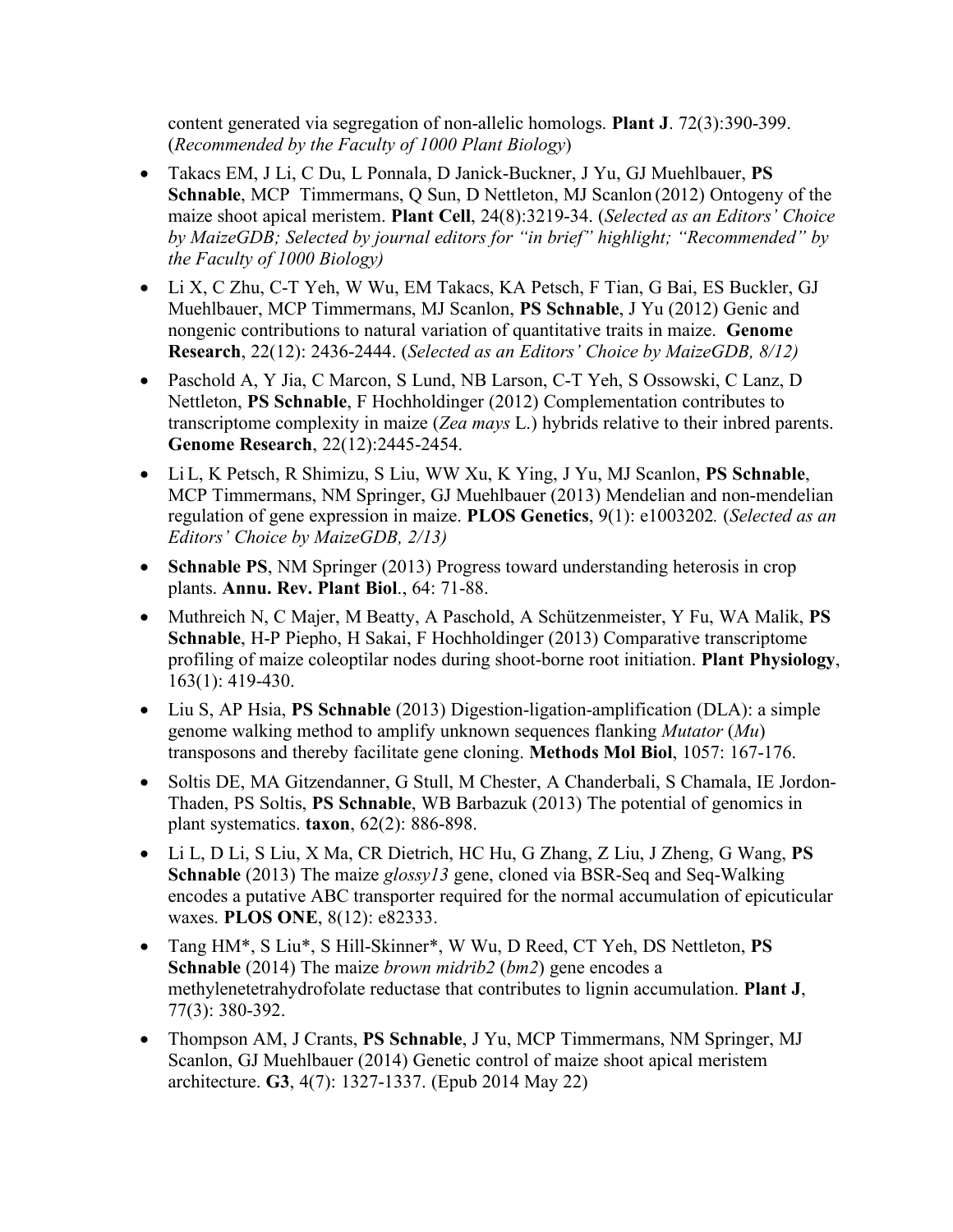- Wang X, J Chen, Z Xie, S Liu, T Nolan, H Ye, M Zhang, H Guo, **PS Schnable**, Z Li, Y Yin (2014) Histone lysine methyltransferase SDG8 is involved in brassinosteroidregulated gene expression in *Arabidopsis thaliana*. **Mol Plant**, 7(8): 1303-1315. (Epub ahead of print)
- Li L, SR Eichten, R Shimizu, KA Petsch, CT Yeh, W Wu, AM Chettoor, SA Givan, RA Cole, JE Fowler, MMS Evans, MJ Scanlon, J Yu, **PS Schnable**, MCP Timmermans, NM Springer, GJ Muehlbauer (2014) Genome-wide discovery and characterization of maize long non-coding RNAs. **Genome Biology**, 15(2): R40. (*Selected as an Editors' Choice by MaizeGDB, 7/14)*
- Cai W, C Wang, Y Li, C Yao, L Shen, S Liu, X Bao, **PS Schnable**, J Girton, J Johansen, KM Johansen (2014) Genome-wide analysis of regulation of gene expression and H3K9me2 distribution by JIL-1 kinase mediated histone H3S10 phosphorylation in Drosophila. **Nucleic Acids Res**, 42(9): 5456-5467. (Epub 2014 Mar 5)
- Nestler J, S Liu, TJ Wen, A Paschold, C Marcon, HM Tang, D Li, L Li, RB Meeley, H Sakai, W Bruce, **PS Schnable**, F Hochholdinger (2014) *Roothairless5,* which functions in maize (*Zea mays* L.) root hair initiation and elongation encodes a monocot-specific NADPH oxidase. **Plant J** 79(5):729-740. (*Selected as an Editors' Choice by MaizeGDB, 7/14)*
- Zhang Y, A Paschold, C Marcon, S Liu, H Tai, J Nestler, CT Yeh, N Opitz, C Lanz, **PS Schnable**, F Hochholdinger (2014) The Aux/IAA gene *rum1* involved in seminal and lateral root formation controls vascular patterning in maize (*Zea mays* L.) primary roots. **J Exp Bot**, 65(17): 4919-4930.
- Paschold A, NB Larson, C Marcon, JC Schnable, CT Yeh, C Lanz, DS Nettleton, HP Piepho, **PS Schnable**, F Hochholdinger (2014) Nonsyntenic genes drive highly dynamic complementation of gene expression in maize hybrids. **Plant Cell**, 26: 3939-3948.
- Li L\*, S Hill-Skinner\*, S Liu, D Beuchle, HM Tang, CT Yeh, DS Nettleton, **PS Schnable** (2015) The maize *brown midrib4* (*bm4*) gene encodes a functional folylpolyglutamate synthase. **Plant J**, 81: 493-504.
- Tang H, X Zhang, C Miao, J Zhang, R Ming, JC Schnable, **PS Schnable**, E Lyons, J Lu (2015) ALLMAPS: robust scaffold ordering based on multiple maps. **Genome Biol**, 16(3).
- Mester DI, YI Ronin, **PS Schnable**, S Aluru, AB Korol (2015) Fast and accurate construction of ultra-dense consensus genetic maps using evolution strategy optimization. **PLoS ONE,** 10(4): e0122485.
- Thompson AM, J Yu, MCP Timmermans, **PS Schnable**, JC Crants, MJ Scanlon, GJ Muehlbauer (2015) Diversity of maize shoot apical meristem architecture and its relationship to plant morphology. **G3**, 5(5): 819-827
- Yang, JL; HY Jiang; C-T Yeh; J Yu; J Jeddeloh, D Nettleton, **PS Schnable** (2015) Extreme Phenotype-Genome-Wide Association Study (XP-GWAS): a method for identifying trait-associated variants by sequencing pools of individuals selected from a diversity panel. **Plant J.** *84: 587-596.*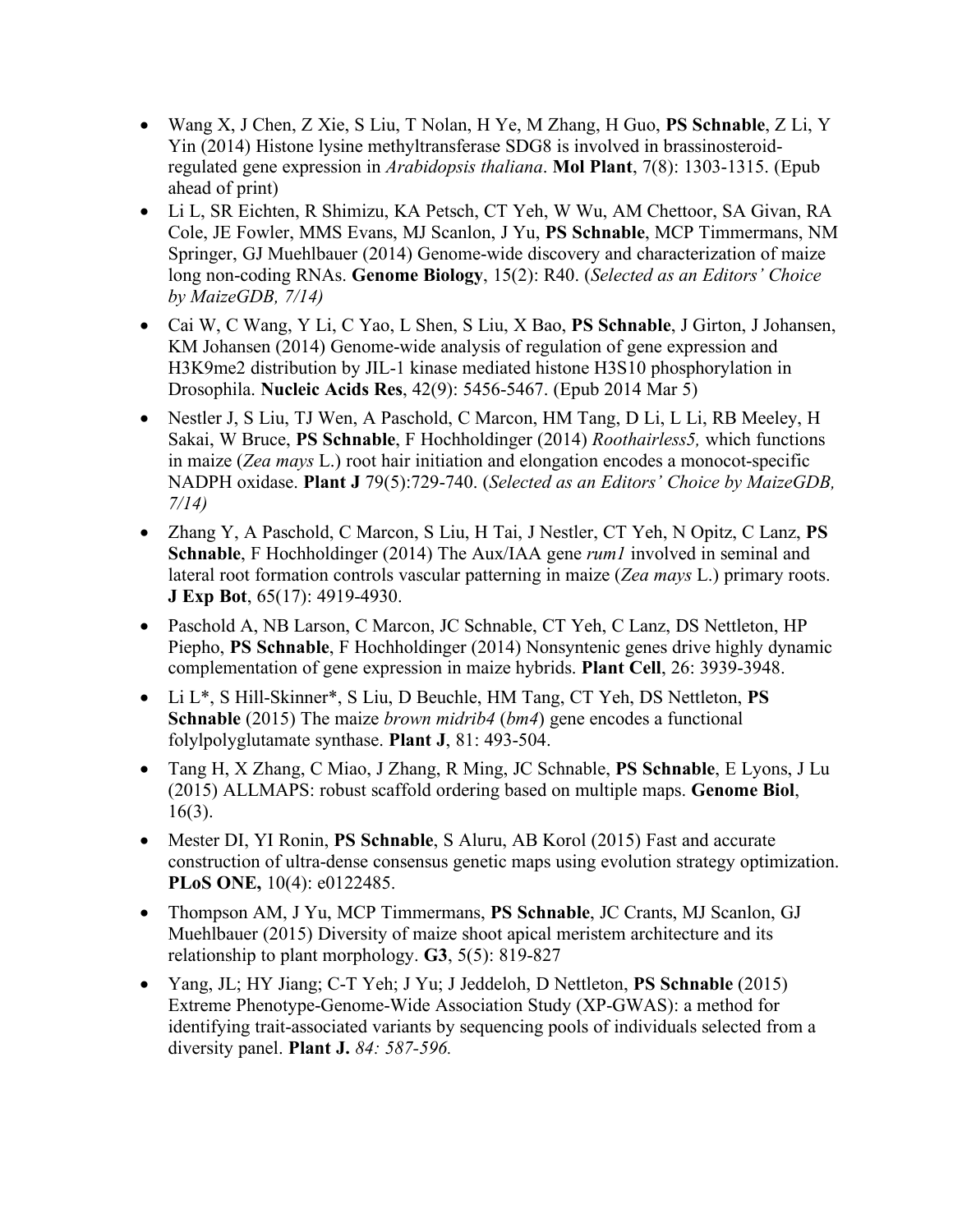- Leiboff S, X Li, A Hu, N Todt, J Yang, Jinliang X Li, Xiao, X Yu, GJ Muehlbauer, MCP Timmermans, J Yu, **PS Schnable**, MJ Scanlon (2015) Genetic control of morphometric diversity in the maize shoot apical meristem. **Nature Communications**, *6*.
- Yáñez JM, S Naswa, ME López, L Bassini, K Correa, J Gilbey, L Bernatchez, A Norris, R Neira, JP Lhorente, **PS Schnable**, S Newman, A Mileham, N Deeb, A Di Genova, A Maass (2016) Genome-wide single nucleotide polymorphism (SNP) discovery in Atlantic salmon (Salmo salar): validation in wild and farmed American and European populations. **Mol Ecol Resour**, 16(4): 1002-1011.
- Yu X, X Li, T Guo, C Zhu, Y Wu, SE Mitchell, KL Roozeboom, D Wang, ML Wang, GA Pederson, TT Tesso, **PS Schnable**, R Bernardo, J Yu (2016) Genomic prediction contributing to a promising global strategy to turbocharge genebanks. **Nat. Plants**, 2:16,150-16,157.
- Li L\*, S Hey\*, S Liu, Q Liu, C McNinch, HC Hu, TJ Wen, C Marcon, A Paschold, W Bruce, **PS Schnable**, F Hochholdinger (2016) Characterization of maize *roothairless6* which encodes a D-type cellulose synthase and controls the switch from bulge formation to tip growth. **Sci. Rep**., 6:34,395-34,406.
- Li L, R Briskine R, R Schaefer, **PS Schnable**, CL Myers, LE Flagel, NM Springer, GJ Muehlbauer (2016). Co-expression network analysis of duplicate genes in maize (Zea mays L.) reveals no subgenome bias. **BMC Genomics** 17: 875-889.
- Ye H, S Liu, B Tang, J Chen, Z Xie, T Nolan, H Jiang, H Guo, H Lin, L Li, Y Wang, H Tong, M Zhang, C Chu, Z Li, M Aluru, S Aluru, **PS Schnable**, Y Yin (2017) RD26 mediates crosstalk between drought and brassinosteriod signaling pathways. **Nature Communications**, 8: 14573
- Goiffon M, A Kusmec, L Wang, G Hu, **PS Schnable** (2017) Improving response in genomic selection with a population-based selection strategy: optimal population value selection. **Genetics**, 206(3): 1675-1682. (*Selected by journal editors as an "Issue Highlight"*)
- Mei W, S Liu, JC Schnable, CT Yeh, NM Springer, **PS Schnable**, WB Barbazuk (2017) A comprehensive analysis of alternative splicing in paleopolyploid maize. **Front Plant Sci**, 8: 694.
- Salas Fernandez MG, Y Bao, L Tang, **PS Schnable** (2017) A high-throughput, fieldbased phenotyping technology for tall biomass crops. **Plant Physiol**, 174(4): 2008-2022.
- Kusmec A, S Srinivasan, D Nettleton, **PS Schnable** (2017) Distinct genetic architectures for phenotype means and plasticities in *Zea mays*. **Nat Plants**, 3(9): 715-723. *(Selected by journal editors for a commentary written by Bruce Walsh (https://www.nature.com/articles/s41477-017-0012-x; Selected as an Editors' Choice by MaizeGDB, 10/2017; Epub 4 Sep 2017)*
- Ott A\*, S Liu\*, JC Schnable, CT Yeh, KS Wang, **PS Schnable** (2017) tGBS® genotyping-by-sequencing enables reliable genotyping of heterozygous loci. **Nucleic Acids Res**, 45(21): e178.
- Lin HY, Q Liu, X Li, J Yang, S Liu, Y Huang, MJ Scanlon, D Nettleton, **PS Schnable** (2017) Substantial contribution of genetic variation in the expression of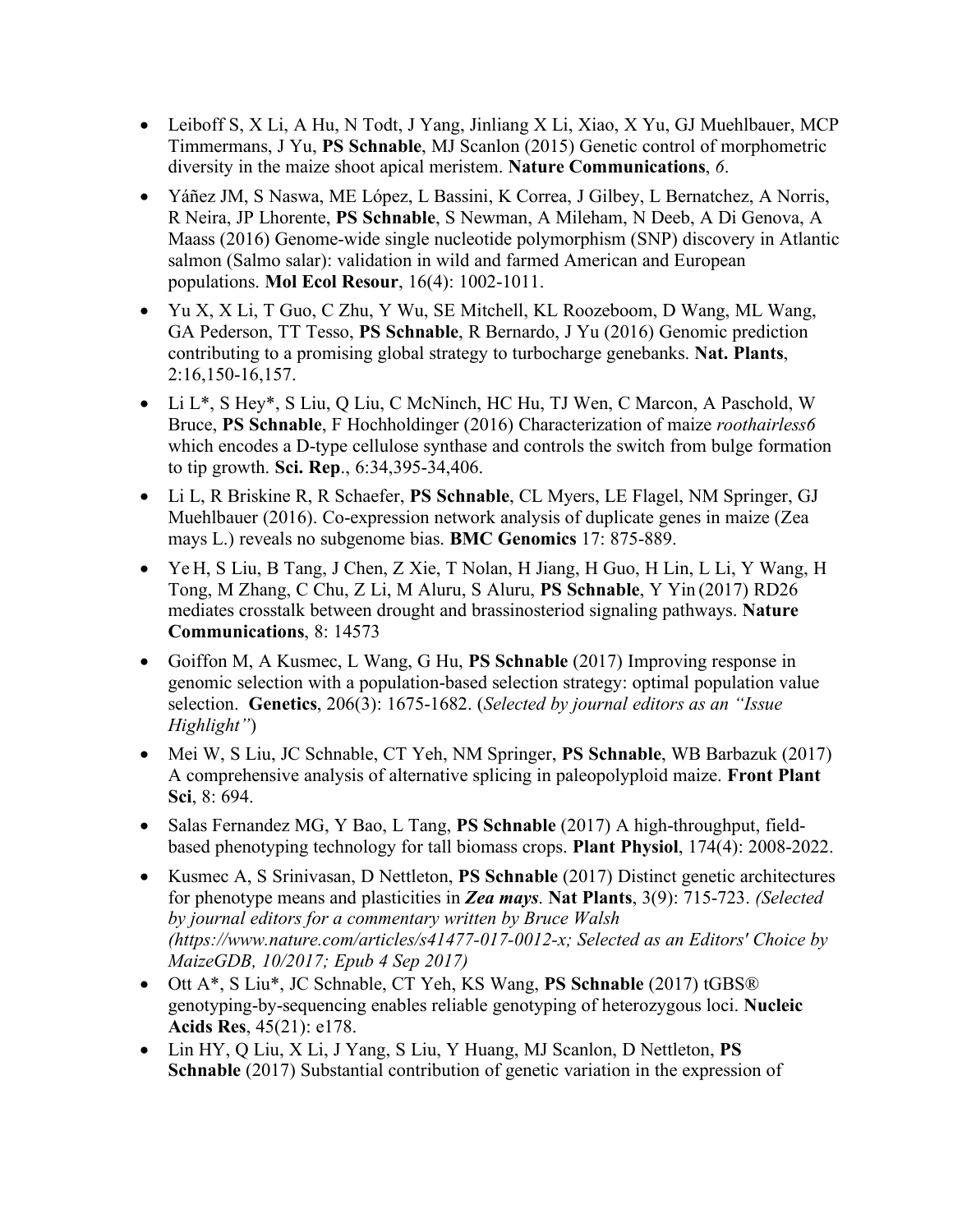transcription factors to phenotypic variation revealed by eRD-GWAS. **Genome Biol**, 18(1): 192. *(Epub 2017 Oct 10)*

- Gage JL, D Jarquin, C Romay, A Lorenz, ES Buckler, SM Kaeppler, N Alkhalifah, M Bohn, DA Campbell, J Edwards, D Ertl, S Flint-Garcia, J Gardiner, B Good, CN Hirsch, J Holland, DC Hooker, J Knoll, J Kolkman, G Kruger, N Lauter, CJ Lawrence-Dill, E Lee, J Lynch, SC Murray, R Nelson, J Petzoldt, T Rocheford, JC Schnable, **PS Schnable**, B Scully, M Smith, NM Springer, S Srinivasan, R Walton, T Weldekidan, RJ Wisser, W Xu, J Yu, N de Leon (2017) The effect of artificial selection on phenotypic plasticity in maize. **Nat Commun**, 8(1): 1348. *(Epub 7 Nov 2017)*
- Oren S, H Ceylan, **PS Schnable**, L Dong (2017) High-resolution patterning and transferring of graphene-based nanomaterials onto Tape toward roll-to-roll production of tape-based wearable sensors. **Adv Mater Technol**, 2(12): 1700223. *(Cover image)*
- Chen L\*, P Zhang\*, Y Fan\*, Q Lu, Q Li, J Yan, GJ Muehlbauer, **PS Schnable**, M Dai, L Li (2018) Circular RNAs mediated by transposons are associated with transcriptomic and phenotypic variation in maize. **New Phytol**, 217(3): 1292-1306.
- Li Z, L Coffey, J Garfin, ND Miller, MR White, EP Spalding, N de Leon, SM Kaeppler, **PS Schnable**, NM Springer, CN Hirsch (2018) Genotype-by-Environment interactions affecting heterosis in maize. **PLoS One**, 13(1): e0191321.
- Kusmec A, PS Schnable (2018) FarmCPUpp: Efficient large-scale genomewide association studies. **Plant Direct**, 2(4): 1-6.
- Lawrence-Dill CJ, TJ Heindel, **PS Schnable**, SJ Strong, J Wittrock, ME Losch, JA Dickerson (2018) Transdisciplinary graduate training in predictive plant phenomics. **Agronomy**, 8(73).
- Ali J, UM Aslam, R Tariq, V Murugaiyan, **PS Schnable**, D Li, CM Marfori-Nazarea, JE Hernandez, M Arif, J Xu, Z Li (2018) Exploiting the genomic diversity of rice (*Oryza sativa L***.):** SNP-typing in 11 early-backcross introgression-breeding populations. **Front Plant Sci**, 9: 849.
- Liang Z, SK Gupta, CT Yeh, Y Zhang, DW Ngu, R Kumar, HT Patil, KD Mungra, DV Yadav, A Rathore, RK Srivastava, R Gupta, J Yang, RK Varshney, **PS Schnable**, JC Schnable (2018) Phenotypic data from inbred parents can improve genomic prediction in pearl millet hybrids. **G3 (Bethesda)**, 8(7): 2513-2522.
- Alkhalifah N\*, DA Campbell\*, CM Falcon\*, J Gardiner\*, ND Miller\*, MC Romay\*, R Walls\*, R Walton\*, CT Yeh\*, M Bohn, J Bubert, ES Buckler, I Ciampitti, S Flint-Garcia, MA Gore, C Graham, CN Hirsch, JB Holland, DC Hooker, SM Kaeppler, J Knoll, N Lauter, EC Lee, A Lorenz, JP Lynch, SP Moose, SC Murray, R Nelson, T Rocheford, O Rodriguez, JC Schnable, B Scully, M Smith, NM Springer, P Thomison, MR Tuinstra, RJ Wisser, W Xu, D Ertl, **PS Schnable**, N de Leon, EP Spalding, J Edwards, CJ Lawrence-Dill (2018) Maize genomes to fields: 2014 and 2015 field season genotype, phenotype, environment, and inbred ear image datasets. **BMC Res Notes**, 11(1): 452.
- Sun S<sup>\*</sup>, Y Zhou<sup>\*</sup>, J Chen<sup>\*</sup>, J Shi<sup>\*</sup>, H Zhao<sup>\*</sup>, H Zhao, W Song, M Zhang, Y Cui, X Dong, H Liu, X Ma, Y Jiao, B Wang, X Wei, JC Stein, JC Glaubitz, F Lu, G Yu, C Liang, K Fengler, B Li, A Rafalski, **PS Schnable**, D Ware, ES Buckler, J Lai (2018) Extensive intraspecific gene order and gene structural variations between Mo17 and other maize genomes. **Nat Genet**, 50: 1289-1295.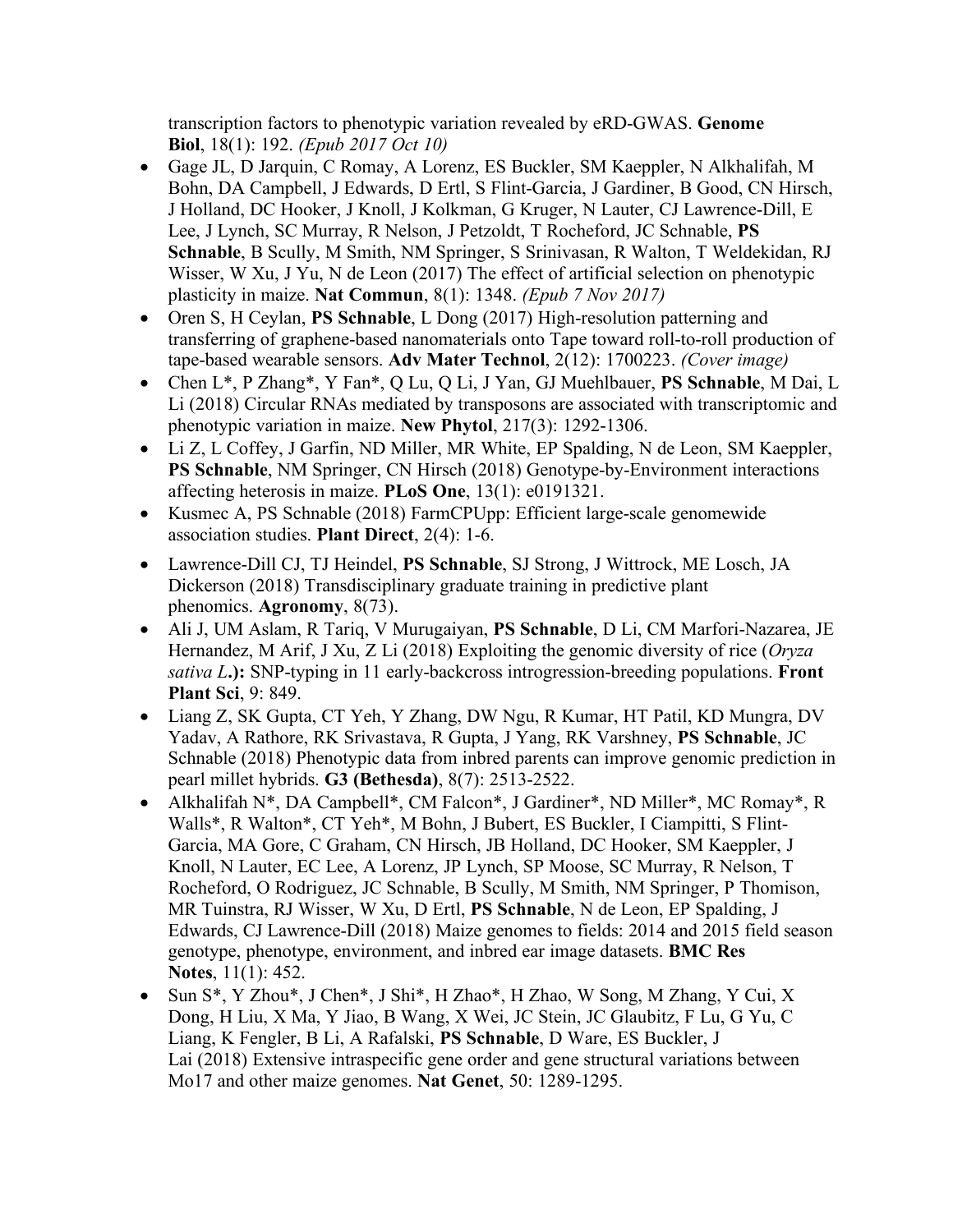- Ott A, JC Schnable, CT Yeh, L Wu, C Liu, HC Hu, CL Dalgard, S Sarkar, **PS Schnable** (2018) Linked read technology for assembling large complex and polyploid genomes. **BMC Genomics**, 19: 651.
- Liu S<sup>\*</sup>, JC Schnable<sup>\*</sup>, A Ott<sup>\*</sup>, CT Yeh, NM Springer, J Yu, GJ Muehlbauer, MCP Timmermans, MJ Scanlon, **PS Schnable** (2018) Intragenic meiotic crossovers generate novel alleles with transgressive expression levels. **Mol Biol Evol**, msy174.
- Bao Y, L Tang, M Breitzman, MG Salas Fernandez, **PS Schnable** (2018) In-field robotic phenotyping of sorghum plant architecture using stereo vision. **J. Field Robotics**, *in press*.
- Yang J, CT Yeh, RK Ramamurthy, X Qi, R Fernando, J Dekkers, D Garrick, D Nettleton, **PS Schnable** (2018) Empirical comparisons of different statistical models to identify and validate kernel row number-associated variants from structured multiparent mapping populations of maize. **G3 (Bethesda)**, *in press*.

## REVIEWED CONFERENCE PROCEEDINGS

- Ashlock D, SJ Emrich, KM Bryden, SA Corns, TJ Wen, **PS Schnable** (2004) A comparison of evolved finite state classifiers and interpolated Markov models for improving PCR primer design. Proceedings, **IEEE Workshop on Computational Intelligence in Bioinformatics and Computational Biology**, pp. 190-197.
- Ashlock DA, KM Bryden, S Corns, **PS Schnable** and TJ Wen (2004) Training Finite State Classifiers to Improve PCR Primer Design, Proceedings of the 10th Annual AIAA/ISSMO Multidisciplinary Analysis and Optimization Conference, Albany, NY.
- Kalyanaraman A, SJ Emrich, **PS Schnable**, S Aluru (2005) Assembling genomes on large-scale parallel computers. **Proceedings, 20th IEEE International Parallel & Distributed Processing Symposium (IPDPS)**. (23% acceptance rate; best paper award)
- Jackson BN, S Aluru, **PS Schnable** (2005) Consensus genetic maps: a graph theoretic approach. **Proc. IEEE Computational Systems Bioinformatics (CSB) Conference,** pp. 35- 43, 2005. (12% acceptance rate)
- Ashlock D, R Swanson, **PS Schnable** (2005) Selection of genetically diverse recombinant inbreds with an ordered gene evolutionary algorithm. **Proceedings, IEEE Symposium on Computational Intelligence in Bioinformatics and Computational Biology**, pp. 237-242.
- Kalyanaraman A, S Aluru, **PS Schnable** (2006) Turning repeats to advantage: scaffolding genomic contigs using LTR retrotransposons. **Proc. Life Sciences Society Computational Systems Bioinformatics (CSB) Conference**, pp. 167-178. (19% acceptance rate)
- Jackson, BG, **PS Schnable**, S Aluru (2008) Parallel short sequence assembly of transcriptomes. **Proceedings of the 7th Asia-Pacific Bioinformatics Conference, Journal of Biomedical Science and Engineering**.
- DE Soltis, RJA Buggs, WB Barbazuk **PS Schnable**, PS Soltis (2009) On the origins of species: does evolution repeat itself in polyploid populations of independent origin? **Cold Spring Harbor Symposium 74, Evolution: The Molecular Landscape**, 74: 215-223.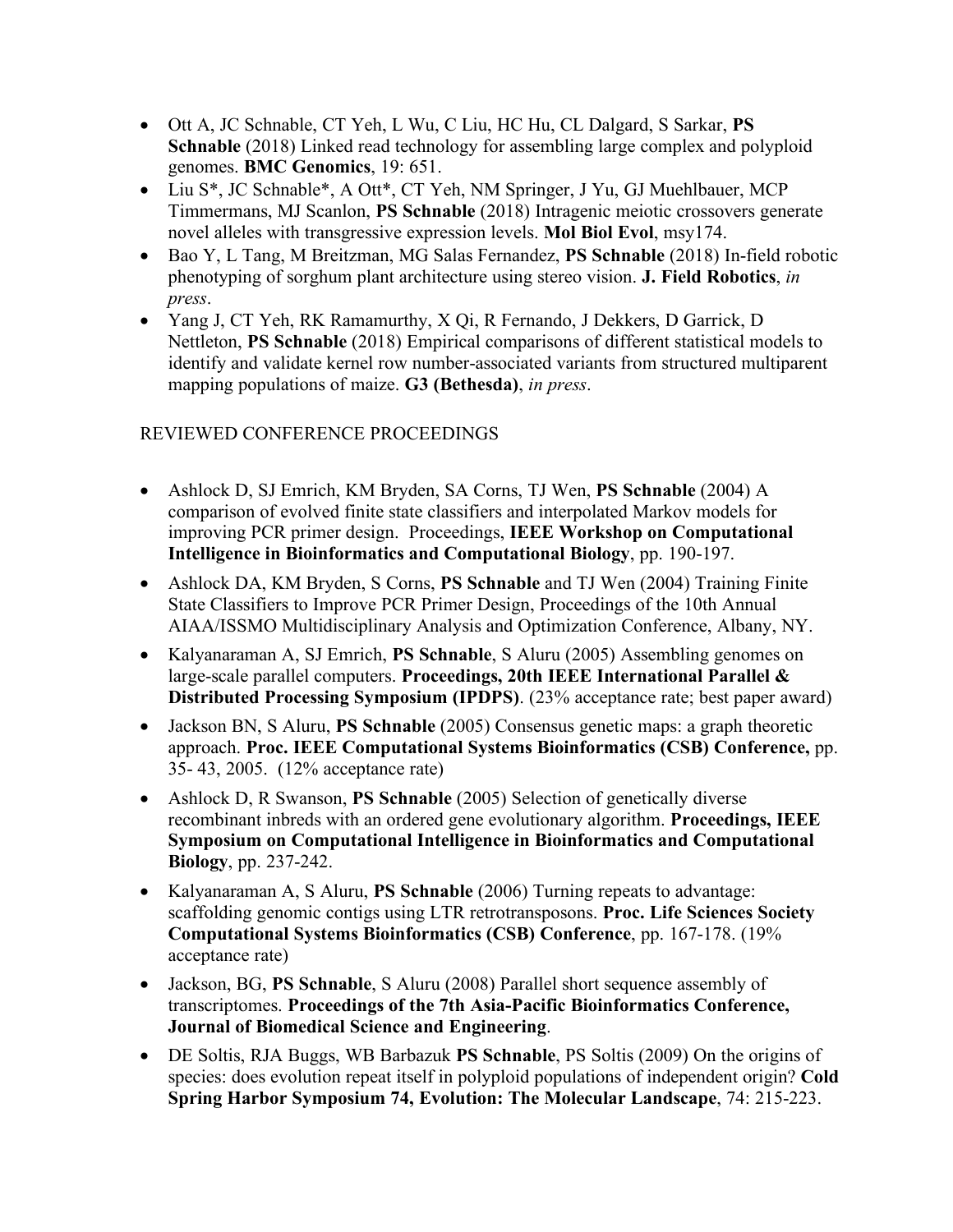- Jackson, BG, M. Regennitter, X. Yang, **PS Schnable**, S. Aluru (2010) Parallel *de novo* assembly of large genomes from high-throughput short reads. **24th IEEE International Parallel & Distributed Processing Symposium**.
- Jackson, BG, **PS Schnable**, S Aluru (2009) Assembly of large genomes from paired short reads. BICoB 2009 pp 30-43.
- Koesterke L, D Stanzione, M Vaughn, SM Welch, W Kusnierczyk, JLWang, C-T Yeh, D Nettleton, PS Schnable (2011) An efficient and scalable implementation of SNP-pair interaction testing for genetic association studies. **IEEE International Workshop on High Performance Computational Biology**: 523-530.
- Bao Y, L Tang, PS Schnable, MG Salas Fernandez, "GPU-based Parallelization of a Subpixel Highresolution Stereo Matching Algorithm for Highthroughput Biomass Sorghum Phenotyping" (2015). *Agricultural and Biosystems Engineering Conference Proceedings and Presentations.* Paper 452.
- Chawla, V, HS Naik, A Akintayo, D Hayes, **PS Schnable**, B Ganapathysubramanian, S Sarkar (2016) A Bayesian Network approach to County-Level Corn Yield Prediction using historical data and expert knowledge. Proceedings of the 22nd ACM SIGKDD Workshop on Data Science for Food, Energy and Water, 2016 (San Francisco, CA, USA), arXiv:1608.05127v1; DOI:10.1145/1235.